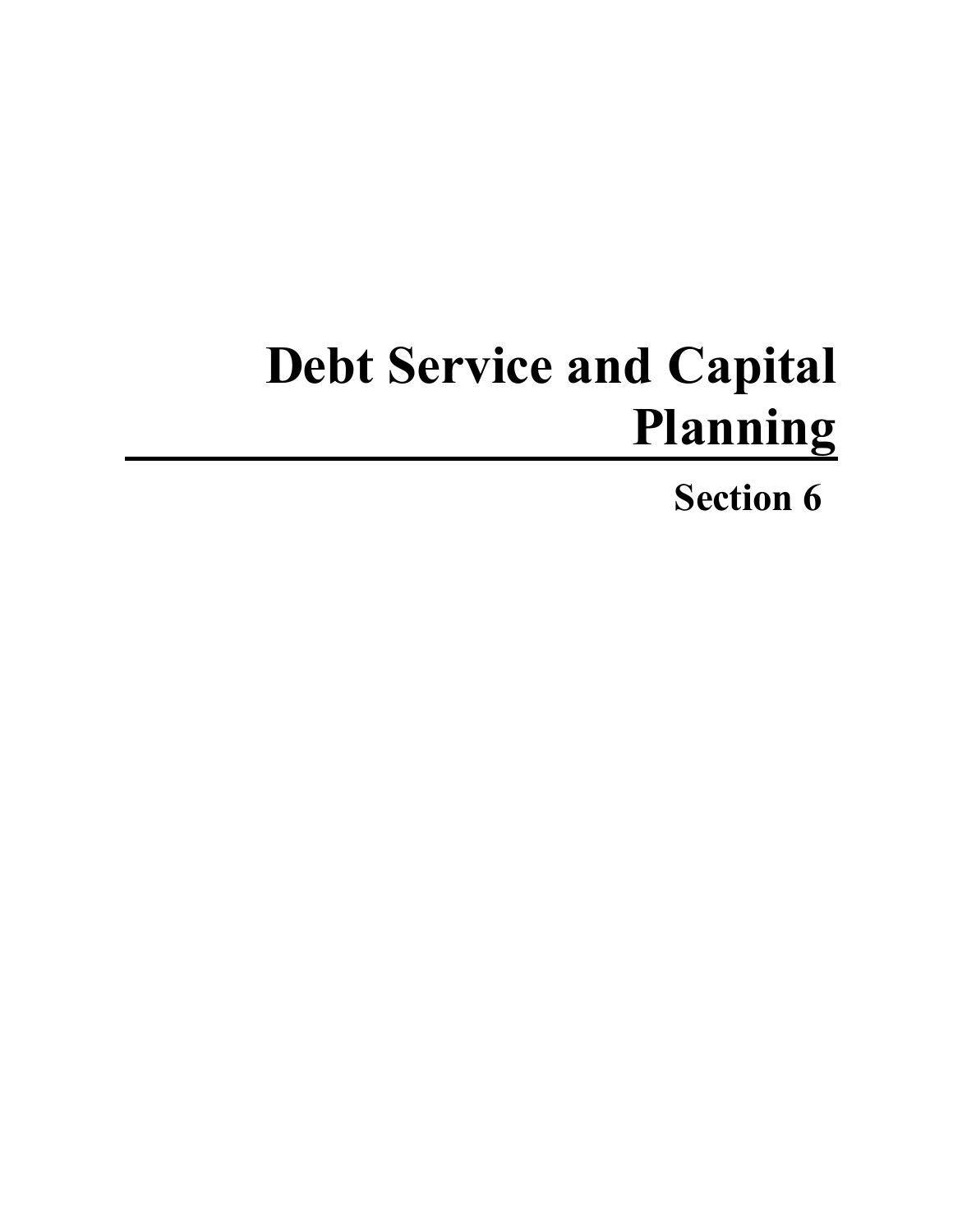### **In This Section**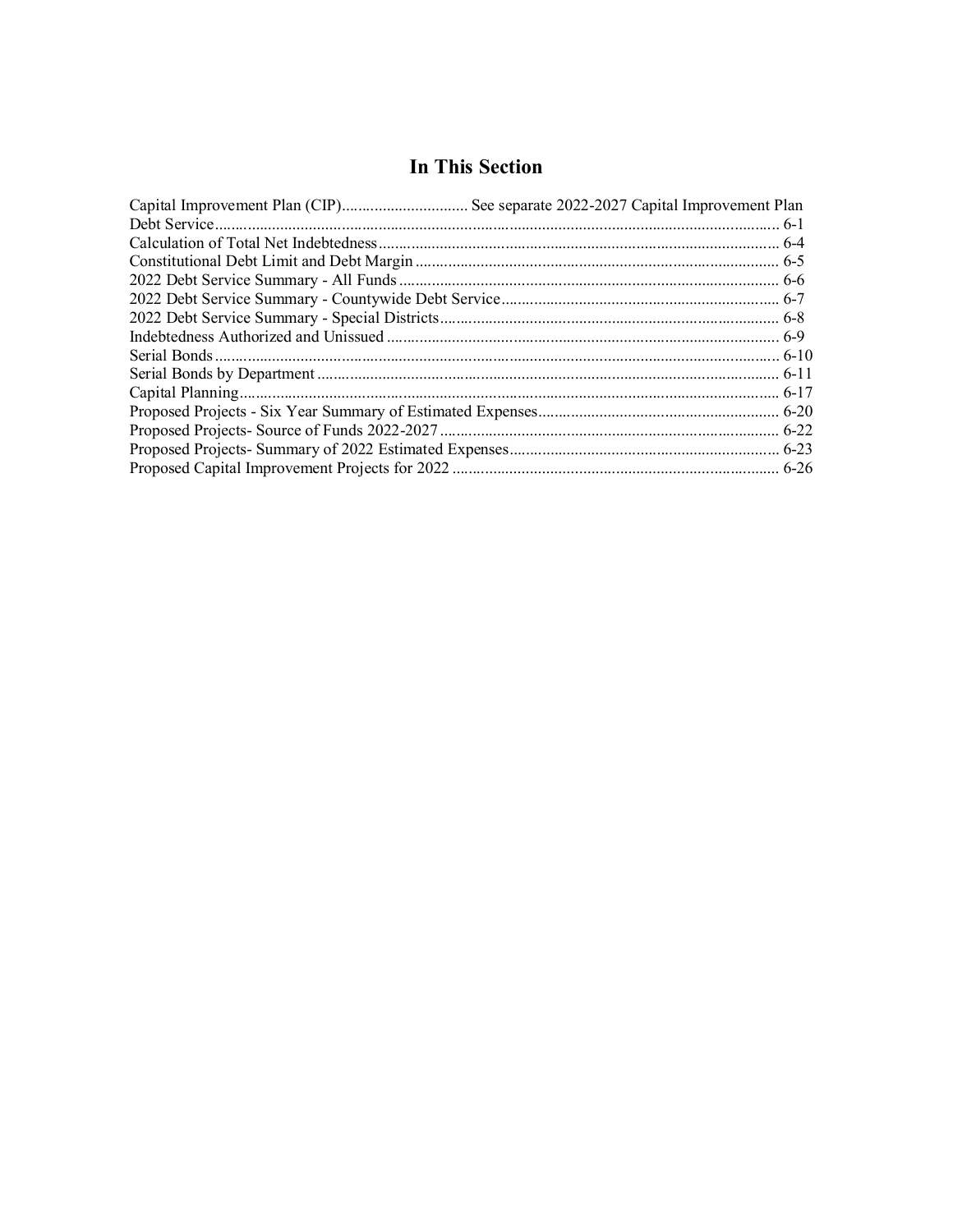### **Debt Service**

Several methods are available to finance capital improvement projects and other authorized activities. Onondaga County, like most governmental units, borrows money in order to acquire land and equipment, construct buildings, and make renovations and improvements. The cost of these capital projects are normally financed by the issuance of debt obligations which are then repaid over several years along with the interest incurred on the borrowings. An amount is included in the County's annual operating budget to make these payments, which is defined as "debt service". This policy enables the cost of these capital assets to be borne by the present and future taxpayers receiving the benefit of the capital assets or improvements.

The use of debt, usually through the issuance of bonds, to finance capital projects has several advantages. Primarily, it allows the County to obtain for current use a capital facility that would go beyond its capacity to finance on a pay-as-you-go basis. In addition, the flexibility associated with the repayment of bonds allows the County to smooth out its expenditure pattern over a period of several years. The structure of the principal payments cumulatively effects both interest payments and subsequently the County's operating budget.

In general, the State Legislature has granted the power and defined the procedure for the County to borrow by the enactment of the Local Finance Law. Pursuant to the Local Finance Law, its Charter and the County Law, the County authorizes the issuance of bonds by the adoption of a bond resolution, which must be approved by at least two-thirds of the members of the County Legislature. Through the bond resolutions, the County Legislature delegates to the Chief Fiscal Officer the power to authorize and sell bond anticipation notes in anticipation of authorized bonds.

Each bond resolution authorizes the construction, acquisition or installation of the object or purpose to be financed, the plan of financing, the amount of money being borrowed, and the Period of Probable Usefulness (PPU), which ties in with the maximum maturity of the bonds subject to legal restrictions. Within these bonding requirements, the County has considerable flexibility in its borrowing program and can issue two basic forms of debt instruments: Serial Bonds (Bonds) and Bond Anticipation Notes (BANs). BANs, due to their short term (12 months or less), are used to facilitate borrowing for projects that have a PPU of 5 years or less, or are relatively small in amount or otherwise inappropriate for longterm borrowing.

In addition, BANs allow the County the option of conversion to Serial Bonds when interest rates are most beneficial for long-term debt. Statutory law in New York permits BANs to be renewed each year provided annual principal installments are made prior to the second renewal, if the principal is not paid off after the fourth renewal (5 years from the original date of borrowing), the BAN must be converted to a Serial Bond. There is an exception to the 4-time renewal limitation on BANs for Special District Borrowing for Water Environment Protection and Water. BANs may be renewed indefinitely for Special Districts as long as they do not violate the assigned PPU.

The Local Finance Law contains provisions providing the County with power to issue certain other shortterm general obligation indebtedness, including revenue and tax anticipation notes and budget and capital notes. Onondaga County has not used any of these short-term borrowing options since 1992.

#### **Bond Advisors**

Bond counsel and our financial advisors play an important role in the bond issuing process. They can be influential in reducing borrowing costs by advising the issuing government on how best to structure the issue and when best to go to market. They assist us in the preparation of the County's Official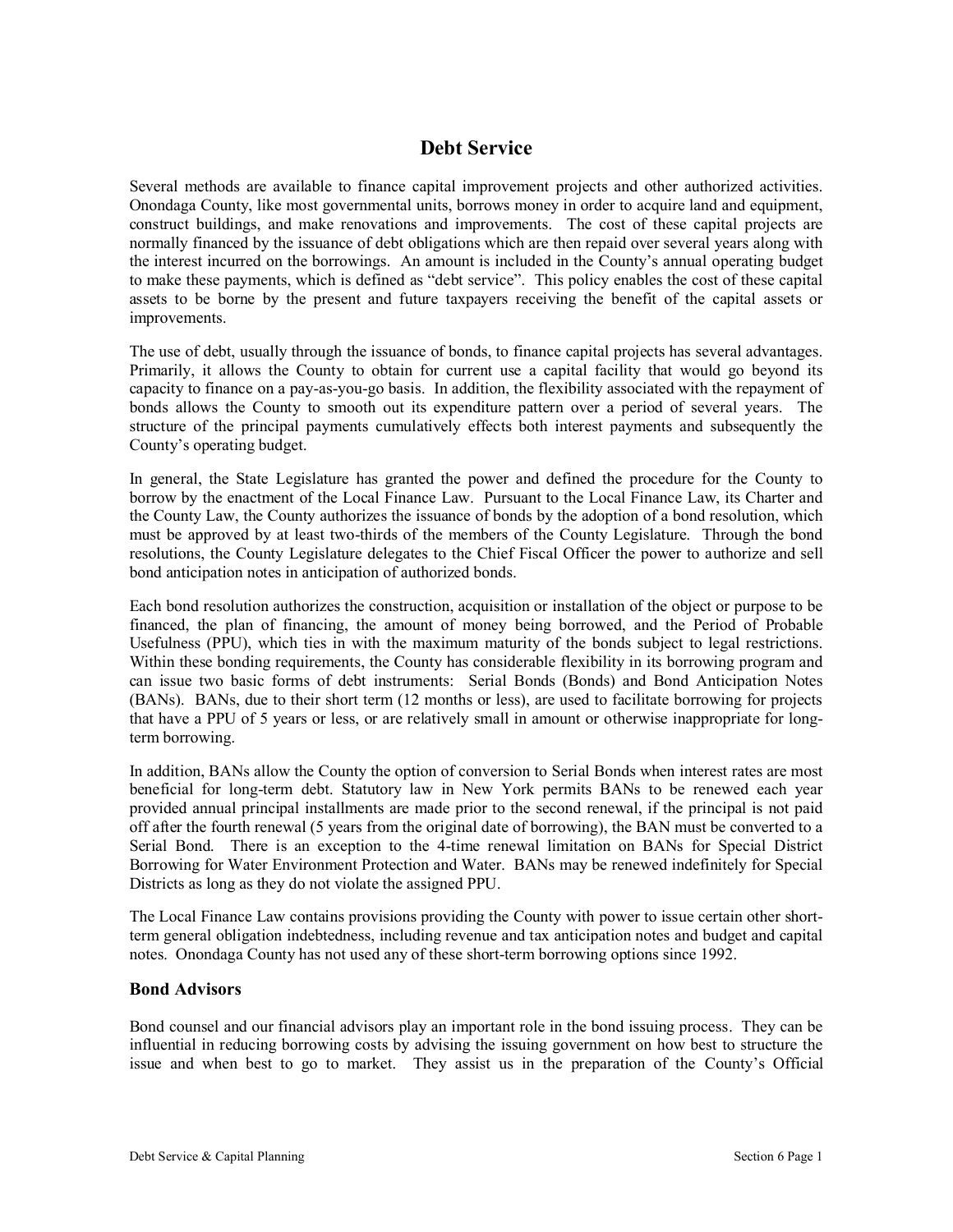Statement, insuring that it meets the legal requirements and includes the information to present the County's financial status and economic activities and comparisons.

They assist us in the application for bond ratings, which provide investors with a symbol of credit quality that is easily recognized. Through careful fiscal planning and sound financial management, Onondaga County received the following ratings in 2021: AA by S&P and Aa3 by Moody's.

#### **Market Factors Affecting Bonds**

The market for Bonds and Notes could be affected by a variety of factors, some of which are beyond the County's control. There can be no assurance that adverse events at the state level will not occur which might affect the market price of outstanding Bonds and Notes and the market for additional debt. If a significant default or other financial crisis should occur in the affairs of the federal or state government or of any of its agencies or political subdivisions, it could impair the acceptability of obligations issued and bond ratings of borrowers, such as Onondaga County.

The traditional market for our debt has changed over the years, from primarily banks and individual investors, to the major brokerage houses and fund investors. The County looks to market conditions when scheduling its bond sale to optimize savings to the taxpayers.

#### **Debt Management Planning**

Onondaga County's debt management planning covers all debt issued by the County including debt wholly supported by special district fund revenues. The County's comprehensive approach to debt management includes: administrative review, emphasis on pay-as-you-go within defined limits, adherence to multiple policies established by the legislature, adherence to local finance law, and comprehensive use of bond counsel and financial advisors.

The County has been proactive in making debt management a priority. In 2009, the County took advantage of the available incentives and issued Build America Bonds (BAB's) and Recovery Zone Bonds (RZ's) totaling \$22.4 million. Over the 16 year life of the BAB's the County expected to realize the Federal Government's 35% interest subsidy of \$3.7 million and for the 20 years of the RZ's, a 45% subsidy totaling over \$2.3 million. The Federal Government's sequestration has eliminated a percentage of the annual subsidy beginning in March 2013 extending through September 20, 2023. The County refunded these bonds in June 2019, saving an additional \$1.93 million through 2030.

As part of the 2008 budget process, the County amended its 1999 resolution that established the 10% fund balance goal. The calculation for General Fund revenues was formally adjusted to reflect the 2006 NYS accounting change for sales tax passed-through to other municipalities. Since the County ended 2006 with its fund balance at 12.9% of General Fund revenues, the 2008 budget allocated \$8 million to fund projects for which the County had not yet borrowed. That provided approximately 15 years of \$750,000 annual tax relief.

The County actively monitors its outstanding debt, reviewing candidates for refunding. Taking advantage of the lowest interest-rate environment in forty years, the County over the past five years has refunded multiple debt issuances which include: approximately \$33.88 million in November 2016 saving \$3.75 million through 2030, \$36 million in October 2017 saving an additional \$3.39 million through 2033, \$24.4 million in July 2019 saving an additional \$1.93 million through 2030 and \$24.75 million in February 2020 saving an additional \$2.86 million through 2037.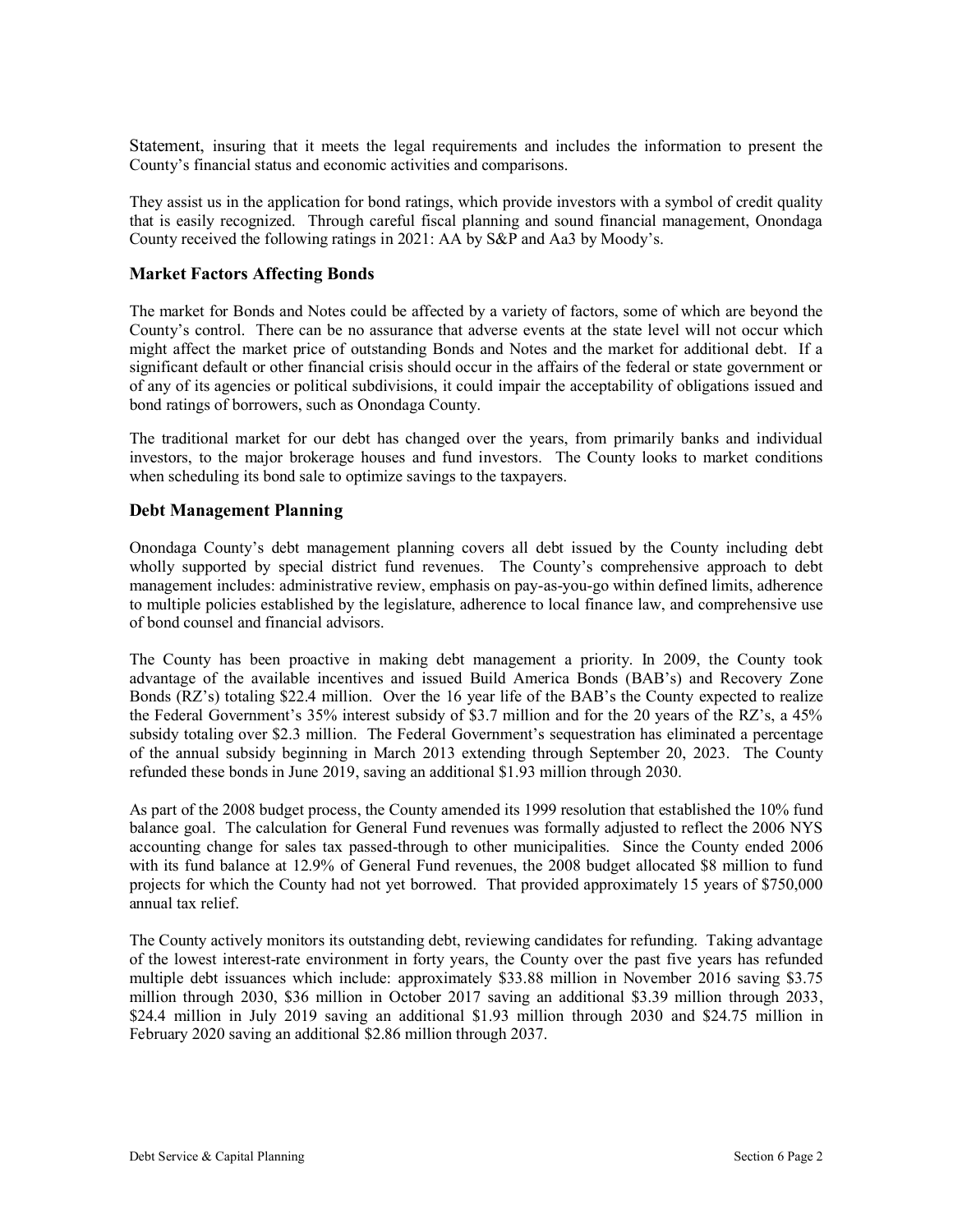The County has established the following policies to guide its management of General Fund debt (calculations based on 2022 Budget):

- 1. Debt service costs paid through the General Fund will not exceed 5.5% of total General Fund revenue. For 2022, debt service costs are 3.84% of revenues.
- 2. The County's General Fund total net direct indebtedness will not exceed \$700 per capita or 1.5% of the full valuation of taxable property in the County.
- 3. Net General Fund indebtedness is \$556.60 per capita and 0.870% of the County's full valuation. (Population source is 2020 U. S. Census Bureau)
- 4. Rapid pay down of debt will continue as a goal of the County's debt management policies, with a target of 65% of outstanding General Fund principal scheduled for retirement within 10 years. This goal may be modified to reflect changes in the interest rate environment, which may argue for shorter or longer retirement terms. Currently, 68% of the County's outstanding general fund debt is scheduled to be retired within 10 years.

In addition, the following capital planning and debt management strategies will continue:

Where possible, capital expenditures will be funded through pay-as-you-go programs and alternative financing mechanisms, such as state loan programs and as federal pilot projects;

Reviewing operating cost and revenue implications for all proposed capital projects as a part of the annual 60 year capital improvement planning process;

Maintaining an inventory of capital assets and developing plans to reduce maintenance costs and extend the useful life of the County's infrastructure, including the development and implementation of preventive maintenance programs.

#### **Debt Management - Department of Water Environment Protection**

The County has taken advantage of zero-interest short-term notes and subsidized-interest loans with the NYS Environmental Facilities Corp., as well as Federal and State grants. This is especially true for the Onondaga Lake cleanup projects.

#### **Debt Limits**

Local Finance Law prohibits the County from issuing debt in excess of the Debt Limit. The Debt Limit is 7% of the 5 year average full valuation of Taxable Real Property within the County. Total Net Indebtedness is calculated by adding the County's short and long-term debt and subtracting the legal exclusions. As of August 25, 2021 the County will have exhausted 17.75% of its Debt-Contracting Power, an increase from the 15.5% in 2000. Despite the issuance of new debt the percentage of Debt-Contracting Power has increased marginally due to the use of tobacco bond revenues to defease \$115M of General Fund debt (2001 & 2005). The following table is the calculation of Total Net Indebtedness: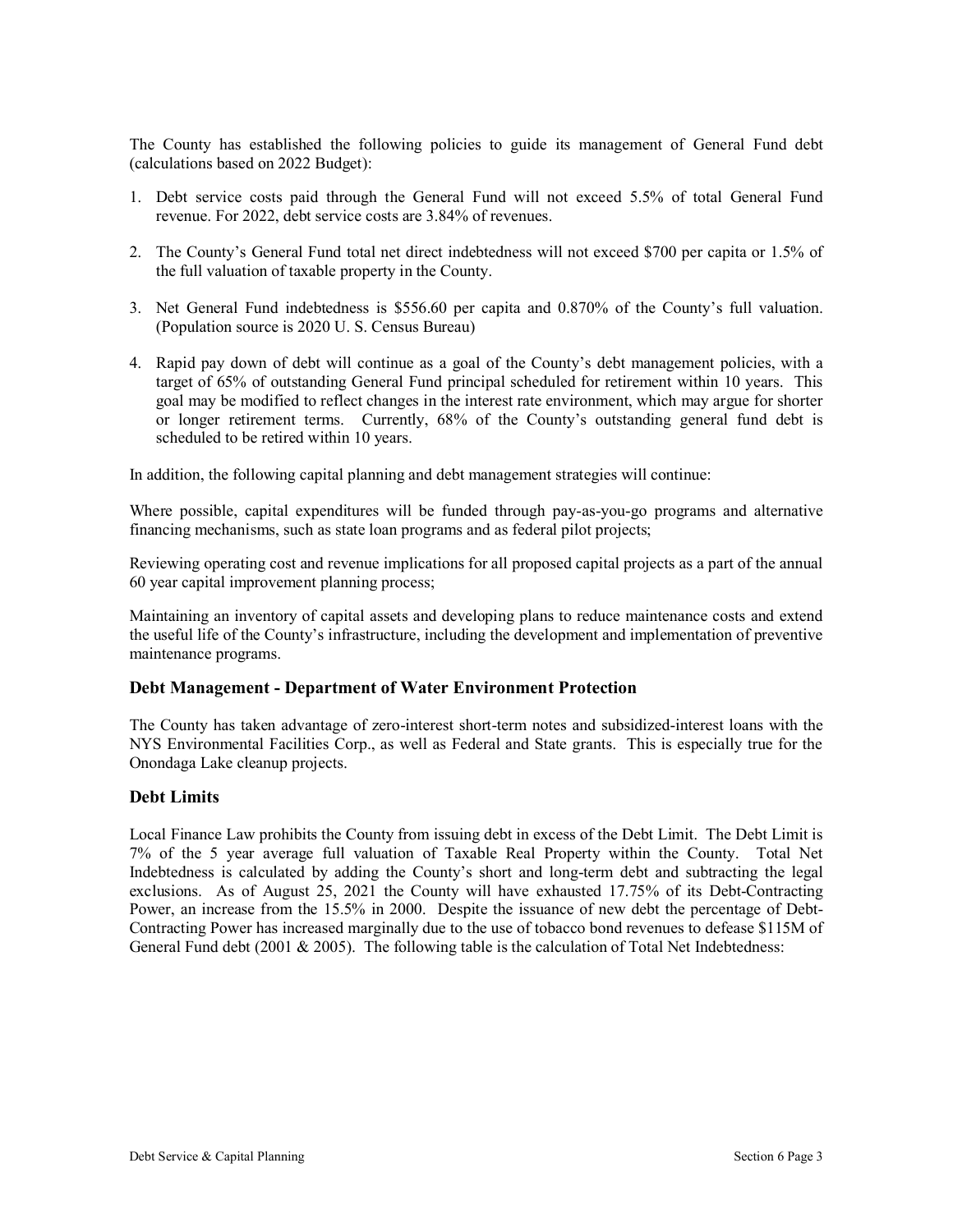### **Calculation of Total Net Indebtedness (As of August 25, 2021)**

| 5 Year Average Full Valuation of Taxable Real Property |                    | \$28,364,702,035       |  |
|--------------------------------------------------------|--------------------|------------------------|--|
| Debt Limit (7% of 5 year average)                      | \$1,985,529,142    |                        |  |
| <b>Outstanding Indebtedness:</b>                       |                    |                        |  |
| <b>Bonds</b>                                           | \$663,072,175      |                        |  |
| <b>Bond Anticipation Notes</b>                         | 18,801,421         |                        |  |
| <b>Outstanding Gross Indebtedness</b>                  | \$681,873,596      |                        |  |
| Less Exclusions                                        | \$ (329, 447, 673) |                        |  |
| <b>Total Net Indebtedness</b>                          |                    | \$352,425,923          |  |
| Net Debt-Contracting Margin                            |                    | \$1,633,103,219        |  |
| Percentage of Debt-Contracting Power Exhausted         |                    | $17.75\%$ <sup>1</sup> |  |

<sup>1</sup> The Debt Limit of the County is computed in accordance with the provisions of Article VIII of the State Constitution and Title 9 of Article 2 of the Local Finance Law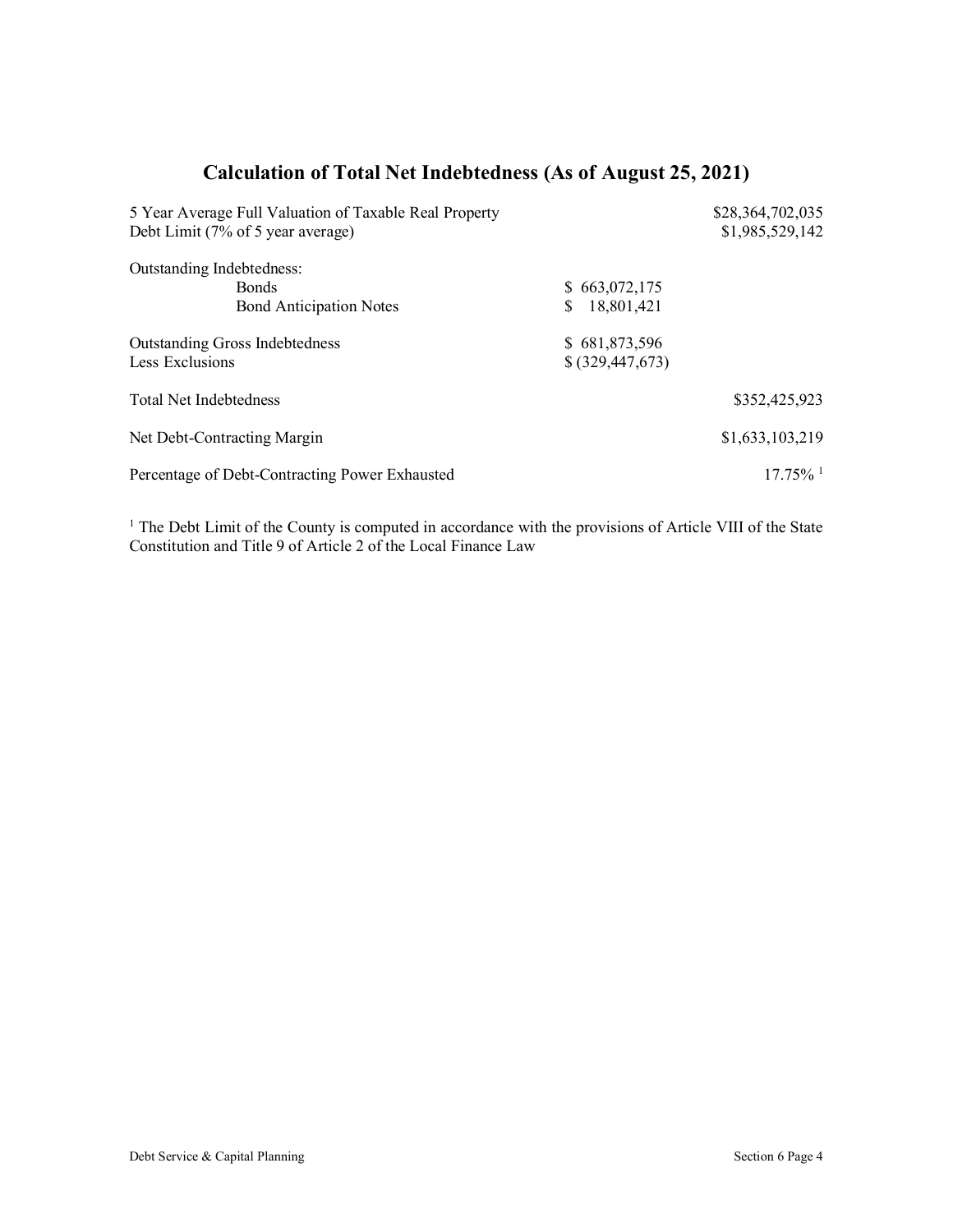### **Debt Limit and Debt Margin**

Onondaga County's use of its constitutional debt limit declined dramatically in 2001 when it defeased \$95M of general fund debt, using proceeds from tobacco revenue bonds. A second tobacco bond sale in 2005 enabled an additional \$20M in debt to be defeased. The current percentage of debt contracting power that has been exhausted is 17.75%, which is down in comparison to an average of 17.8% for the years 1994 - 2000. The debt margin is more than 4.5 times the total net indebtedness and provides ample flexibility to continue to meet the capital needs of the County.

#### **2021 Debt Limit and Debt Margin (as of August 25, 2021)**

| Debt Limit                    | \$1,985,529,142 |
|-------------------------------|-----------------|
| Total Net Indebtedness        | \$352,425,923   |
| Debt Margin                   | \$1,633,103,219 |
| Percentage of Debt Limit Used | 17.75%          |

**Note: The constitutional debt margin is the amount of additional debt, which a municipality may legally assume at a particular time and is calculated by subtracting the total net indebtedness from the debt limit. The debt limit is equal to 7% of the 5 year full value of taxable real property while the total net indebtedness equals total outstanding debt minus approved exclusions.** 

#### **Percentage of Debt Limit Used**

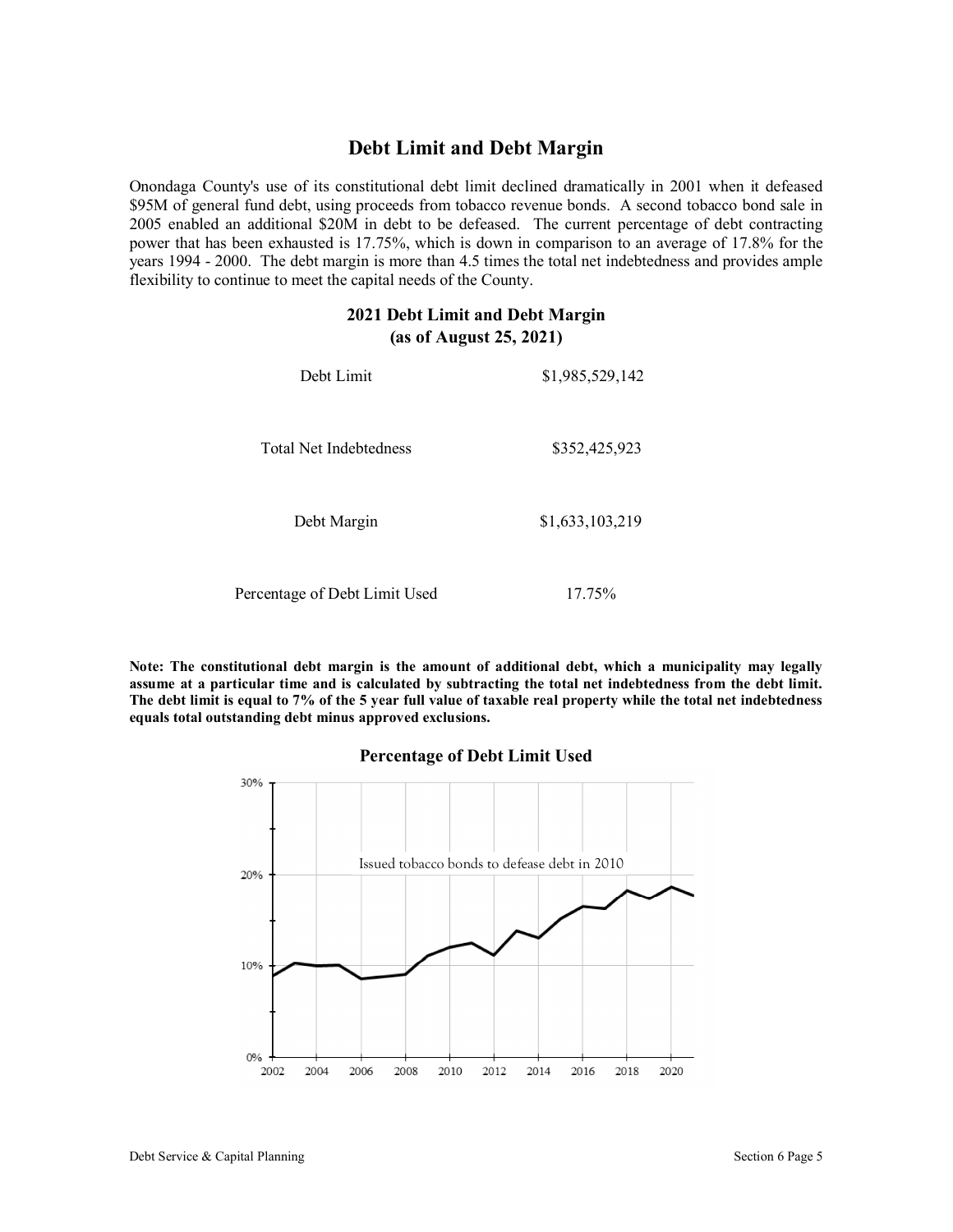### **Debt Service Summary - All Funds**

**2022** 

|                                            | Countywide<br><b>Tax Levy</b> | Van Duyn         | Water/Ad<br><b>Valorem</b><br><b>Tax</b> | <b>WEP/Unit</b><br>Charge | <b>Total</b> |
|--------------------------------------------|-------------------------------|------------------|------------------------------------------|---------------------------|--------------|
| <b>General Oblig. Principal</b>            | 23,603,059                    | 414,994          | 2,126,214                                | 8,825,733                 | 34,970,000   |
| <b>General Oblig. Interest</b>             | 9,566,357                     | 30,957           | 1,156,027                                | 4,432,330                 | 15,185,671   |
| <b>NYS EFC* Principal</b>                  | $\boldsymbol{0}$              | $\boldsymbol{0}$ | $\mathbf{0}$                             | 13,562,438                | 13,562,438   |
| <b>NYS EFC* Interest</b>                   | $\boldsymbol{0}$              | $\boldsymbol{0}$ | $\boldsymbol{0}$                         | 3,798,859                 | 3,798,859    |
| <b>Estimated EFC*</b><br>Principal         | $\boldsymbol{0}$              | $\boldsymbol{0}$ | $\boldsymbol{0}$                         | 1,200,000                 | 1,200,000    |
| <b>Estimated EFC*</b><br><b>Interest</b>   | $\boldsymbol{0}$              | $\boldsymbol{0}$ | $\boldsymbol{0}$                         | 400,000                   | 400,000      |
| <b>Fiscal Agent Fees</b>                   | 40,530                        | $\boldsymbol{0}$ | $\boldsymbol{0}$                         | 574,979                   | 615,509      |
| <b>Debt Service Totals</b>                 | 33,209,946                    | 445,951          | 3,282,241                                | 32,794,339                | 69,732,477   |
| RBD/Subsidy/Other**                        | 4,701,796                     | 30,957           | $\boldsymbol{0}$                         | 1,856,453                 | 6,589,206    |
| <b>Charges to</b><br><b>Operating Fund</b> | 28,508,150                    | 414,994          | 3,282,241                                | 30,937,886                | 63, 143, 271 |

Note: WEP - Water Environment Protection (Consolidated Sanitary District and Drainage Districts)

\*EFC – Environmental Facilities Corporation, a New York State agency financing environmental projects.

\*\*Includes subsidies for Oneida Exclusivity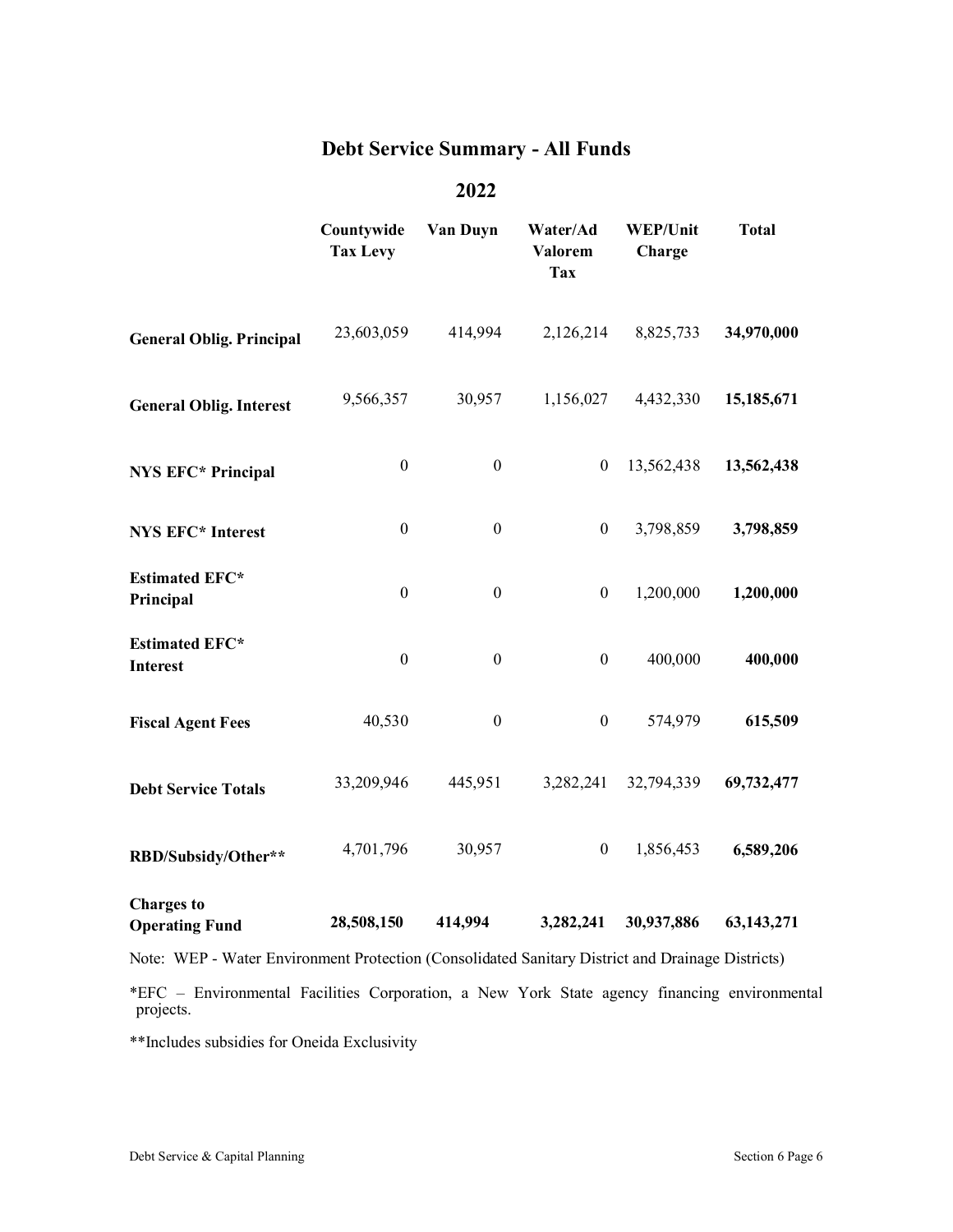# **Debt Service Summary - Countywide Debt Service**

**2022** 

|                                      | <b>General Obligation</b> |                 | Fiscal           | <b>Debt</b>                     | RBD/                                       | <b>Charge to</b>  |  |
|--------------------------------------|---------------------------|-----------------|------------------|---------------------------------|--------------------------------------------|-------------------|--|
| Department/Fund                      | Principal                 | <b>Interest</b> | Agent<br>Fees    | <b>Service</b><br><b>Totals</b> | <b>Fed Subsidy</b><br><b>Other Sources</b> | Operating<br>Fund |  |
| Office of Environment                | 268,580                   | 56,458          | $\boldsymbol{0}$ | 325,038                         | 56,458                                     | 268,580           |  |
| Community College                    | 2,682,020                 | 950,391         | $\boldsymbol{0}$ | 3,632,411                       | 21,906                                     | 3,610,505         |  |
| <b>OnCenter Complex</b>              | 844,896                   | 332,315         | 40,000           | 1,217,211                       | $\boldsymbol{0}$                           | 1,217,211         |  |
| <b>Information Technology</b>        | 535,047                   | 128,500         | $\boldsymbol{0}$ | 663,547                         | 54,798                                     | 608,749           |  |
| Facilities                           | 3,685,149                 | 1,407,032       | 530              | 5,092,711                       | 84,489                                     | 5,008,222         |  |
| Finance                              | 421,690                   | 190,669         | $\boldsymbol{0}$ | 612,359                         | $\boldsymbol{0}$                           | 612,359           |  |
| County Clerk                         | 148,570                   | 14,536          | $\boldsymbol{0}$ | 163,106                         | $\boldsymbol{0}$                           | 163,106           |  |
| Sheriff - Correction                 | 189,491                   | 79,209          | $\boldsymbol{0}$ | 268,700                         | $\boldsymbol{0}$                           | 268,700           |  |
| Children &<br><b>Family Services</b> | 554,020                   | 239,284         | $\boldsymbol{0}$ | 793,304                         | $\boldsymbol{0}$                           | 793,304           |  |
| Parks & Recreation                   | 4,022,814                 | 2,778,291       | $\boldsymbol{0}$ | 6,801,105                       | 3,447,105                                  | 3,354,000         |  |
| Library                              | 271,409                   | 158,135         | $\boldsymbol{0}$ | 429,544                         | $\boldsymbol{0}$                           | 429,544           |  |
| Transportation                       | 8,440,672                 | 2,880,480       | $\boldsymbol{0}$ | 11,321,152                      | 808,412                                    | 10,512,740        |  |
| Emergency<br>Communications          | 1,538,701                 | 351,058         | $\boldsymbol{0}$ | 1,889,759                       | 228,628                                    | 1,661,131         |  |
| <b>TOTALS</b>                        | 23,603,059                | 9,566,358       | 40,530           | 33,209,947                      | 4,701,796                                  | 28,508,150        |  |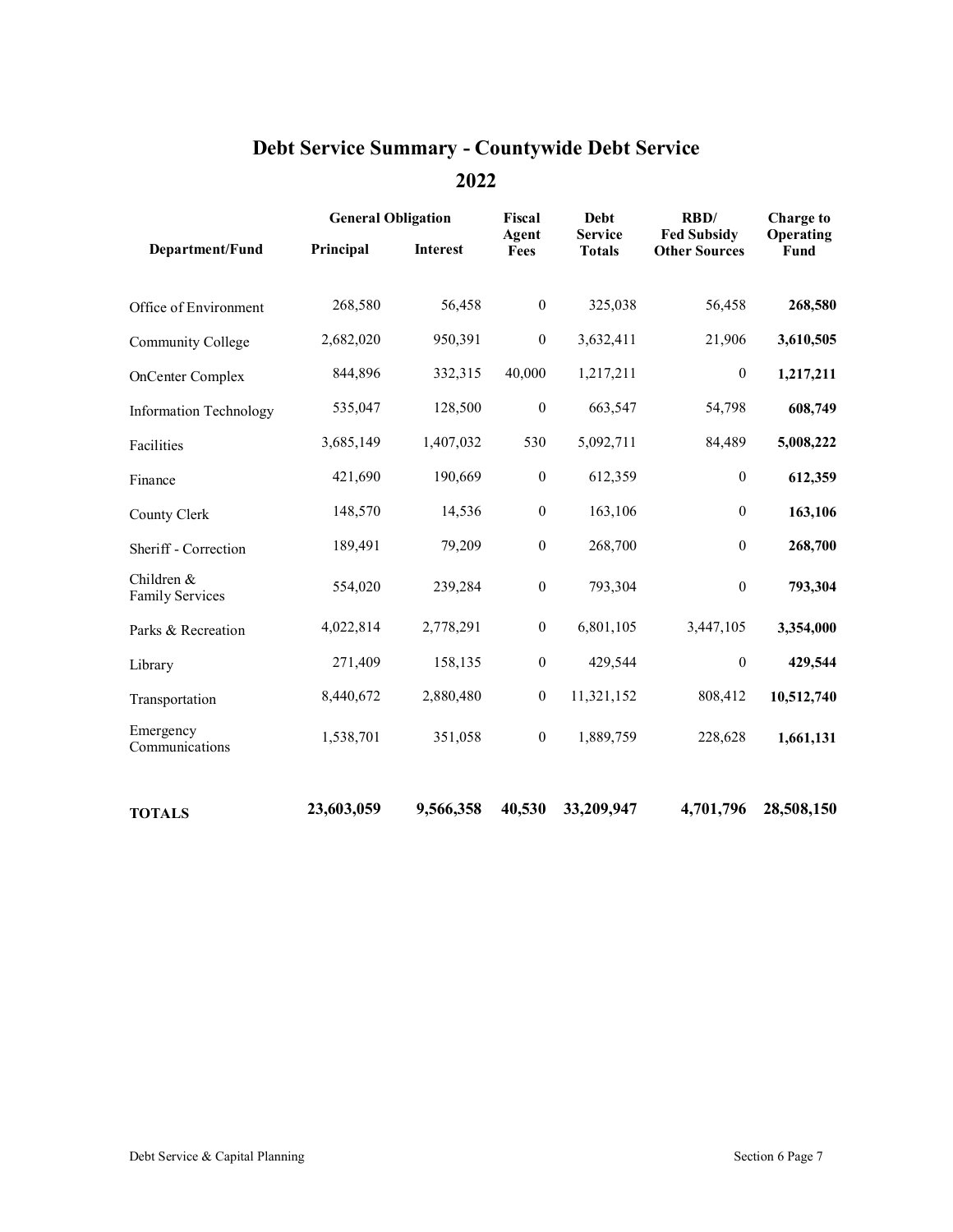# **Debt Service Summary - Special Districts 2022**

|                                              | Van<br>Water<br>Consol. San<br><b>Dist</b><br><b>District</b><br>Duyn |                  | <b>Bear</b><br>Meadowb<br><b>Trap</b><br><b>DD</b><br>rook DD |                  | <b>Bloody</b><br>Harbor<br><b>Brook</b><br><b>Brook</b><br><b>DD</b><br><b>DD</b> |                  | <b>Total</b>     |            |
|----------------------------------------------|-----------------------------------------------------------------------|------------------|---------------------------------------------------------------|------------------|-----------------------------------------------------------------------------------|------------------|------------------|------------|
| General<br>Oblig.<br>Principal               | 414,994                                                               | 2,126,214        | 8,500,330                                                     | 219,403          | 24,000                                                                            | 73,000           | 9,000            | 11,366,941 |
| General<br>Oblig.<br>Interest                | 30,957                                                                | 1,156,027        | 4,364,685                                                     | 39,899           | 11,695                                                                            | 9,756            | 6,295            | 5,619,314  |
| NYS EFC*<br>Principal                        | $\boldsymbol{0}$                                                      | $\boldsymbol{0}$ | 13,562,438                                                    | $\boldsymbol{0}$ | $\boldsymbol{0}$                                                                  | $\boldsymbol{0}$ | $\boldsymbol{0}$ | 13,562,438 |
| NYS EFC*<br>Interest                         | $\boldsymbol{0}$                                                      | $\boldsymbol{0}$ | 3,798,859                                                     | $\boldsymbol{0}$ | $\boldsymbol{0}$                                                                  | $\boldsymbol{0}$ | $\boldsymbol{0}$ | 3,798,859  |
| Estimated<br>$EFC*$<br>Principal             | $\boldsymbol{0}$                                                      | $\boldsymbol{0}$ | 1,200,000                                                     | $\boldsymbol{0}$ | $\boldsymbol{0}$                                                                  | $\boldsymbol{0}$ | $\boldsymbol{0}$ | 1,200,000  |
| Estimated<br>$EFC*$<br>Interest              | $\boldsymbol{0}$                                                      | $\boldsymbol{0}$ | 400,000                                                       | $\boldsymbol{0}$ | $\boldsymbol{0}$                                                                  | $\boldsymbol{0}$ | $\boldsymbol{0}$ | 400,000    |
| <b>Fiscal Agent</b><br>Fees                  | $\boldsymbol{0}$                                                      | $\boldsymbol{0}$ | 574,979                                                       | $\boldsymbol{0}$ | $\boldsymbol{0}$                                                                  | $\boldsymbol{0}$ | $\boldsymbol{0}$ | 574,979    |
| Debt Service<br>Totals                       | 445,951                                                               | 3,282,241        | 32,401,291                                                    | 259,302          | 35,695                                                                            | 82,756           | 15,295           | 36,522,531 |
| $\mathbf{1}$<br>RBD/Fed<br>Subsidy/<br>Other | 30,957                                                                | $\boldsymbol{0}$ | 1,856,453                                                     | $\boldsymbol{0}$ | $\boldsymbol{0}$                                                                  | $\boldsymbol{0}$ | $\boldsymbol{0}$ | 1,887,410  |
| Charges to<br>Operating<br>Fund              | 414,994                                                               | 3,282,241        | 30,544,838                                                    | 259,302          | 35,695                                                                            | 82,756           | 15,295           | 34,635,121 |

1 Includes Reserves for Bonded Debt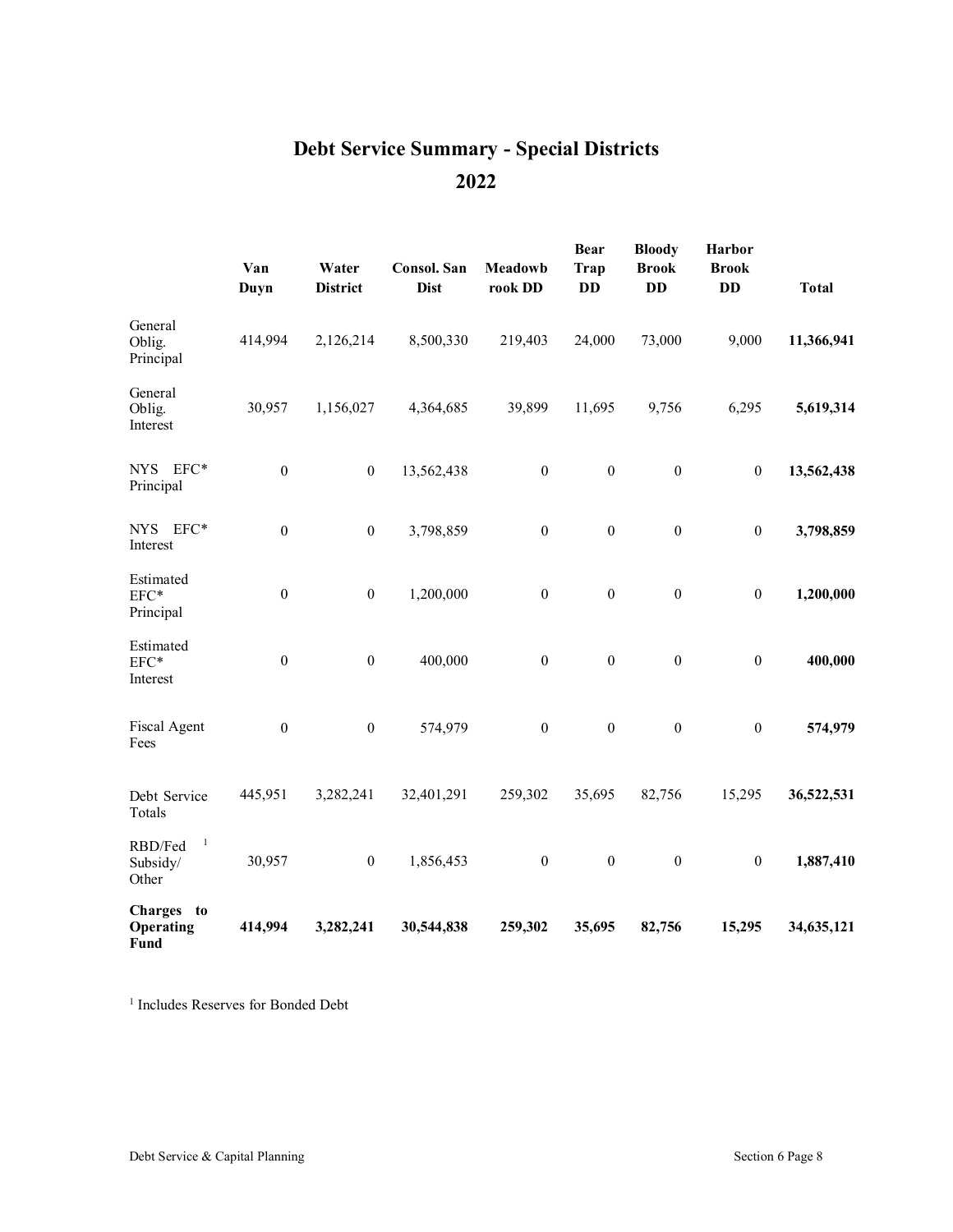# **County Indebtedness**

### **Authorized and Unissued**

### **As of August 25, 2021**

| Department                      | <b>Authorized and Unissued</b> |
|---------------------------------|--------------------------------|
| Office of Environment           | 900,000                        |
| Facilities                      | 1,987,150                      |
| Parks & Recreation              | 4,408,511                      |
| Finance                         | 64,000,000                     |
| Children and Family Services    | 500                            |
| Transportation                  | 17,662,328                     |
| <b>Emergency Communications</b> | 2,661,676                      |
| <b>Information Technology</b>   | 180,000                        |
| Sheriff                         | 198,000                        |
| Community College               | 600,205                        |
| Water Environment Protection    | 141,152,292                    |
| Metro Water Board               | 1,425,000                      |
|                                 |                                |
| Total                           | 235, 175, 662                  |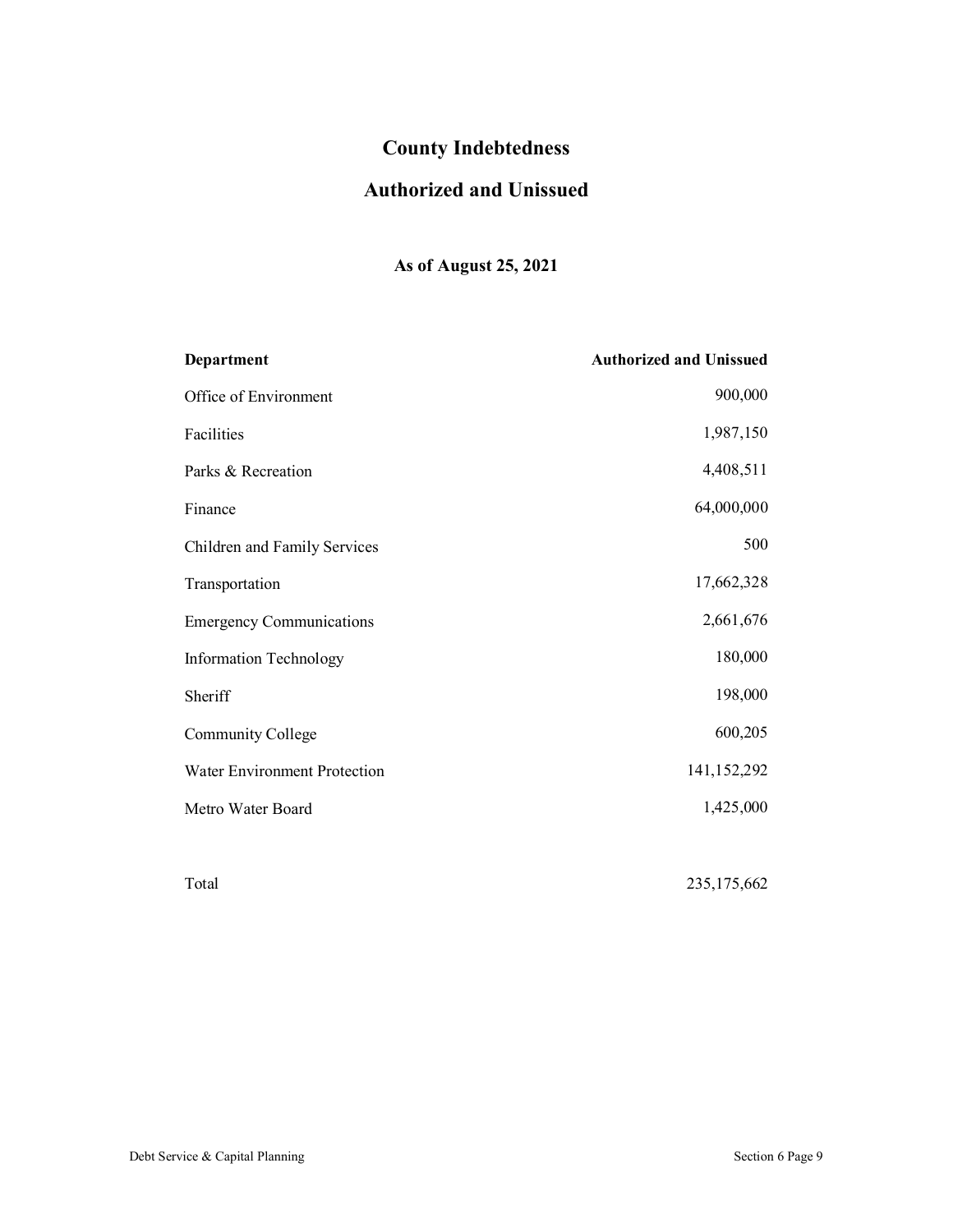### **Serial Bonds 2022 Debt Service**

|                                                    | Final                   | <b>Interest</b> | Amount                      | <b>Initial</b>               | 2022                 | 2022                      | <b>Balance</b> (P)      |
|----------------------------------------------------|-------------------------|-----------------|-----------------------------|------------------------------|----------------------|---------------------------|-------------------------|
| <b>Title of Bond</b><br>N.Y.S. E.F.C. Bonds 2002G* | <b>Maturity</b><br>2028 | Rate*<br>1.31%  | <b>Issued</b><br>14,681,217 | <b>Interest</b><br>5,432,687 | Principal<br>710,000 | <b>Interest</b><br>79,462 | 12/31/2022<br>3,050,000 |
| N.Y.S. E.F.C. Bonds 2003A*                         | 2022                    | 4.31%           | 1,128,465                   | 1,583,722                    | 60,000               | $-7,464$                  | $\mathbf{0}$            |
| N.Y.S. E.F.C. Bonds 2003F*                         | 2023                    | 3.82%           | 4,657,961                   | 1,868,010                    | 270,000              | $\overline{0}$            | 275,000                 |
|                                                    | 2024                    | 4.49%           | 9,579,475                   | 4,760,948                    | 545,000              | 11,800                    | 1,125,000               |
| N.Y.S. E.F.C. Bonds 2004D*                         | 2024                    |                 |                             |                              |                      | $\overline{0}$            |                         |
| N.Y.S. E.F.C. Bonds 2005A*                         |                         | 3.89%           | 17,469,284                  | 7,080,442                    | 1,010,000            |                           | 2,070,000               |
| N.Y.S. E.F.C. Bonds 2005B*                         | 2025                    | 3.69%           | 5,495,439                   | 2,218,182                    | 310,000              | 22,964                    | 960,000                 |
| N.Y.S. E.F.C. Bonds 2006C*                         | 2036                    | 4.96%           | 44,610,657                  | 44,610,657                   | 1,530,000            | 381,737                   | 22,575,000              |
| N.Y.S. E.F.C. Bonds 2007D*                         | 2036                    | 4.18%           | 41,442,558                  | 26,106,369                   | 1,725,000            | 270,296                   | 17,750,000              |
| N.Y.S. E.F.C. Bonds 2008A&B*                       | 2028                    | 4.27%           | 1,645,373                   | 801,562                      | 85,000               | 13,878                    | 565,000                 |
| N.Y.S. E.F.C. Bonds 2010C*                         | 2030                    | 2.41%           | 2,972,800                   | 1,150,144                    | 145,000              | 5,043                     | 1,270,000               |
| N.Y.S. E.F.C. Bonds 2011C*                         | 2031                    | 1.75%           | 15,603,494                  | 6,787,783                    | 790,000              | 164,926                   | 7,835,000               |
| N.Y.S. E.F.C. Bonds 2012B*                         | 2034                    | 1.02%           | 11,395,171                  | 4,410,561                    | $\mathbf{0}$         | 120,613                   | 7,075,000               |
| <b>GO Refund Bonds 2012</b>                        | 2025                    | 2.51%           | 20,615,000                  | 3,844,196                    | 980,000              | 84,713                    | 1,585,000               |
| N.Y.S. E.F.C. Bonds 2012E*                         | 2032                    | 0.78%           | 4,100,953                   | 1,238,401                    | 205,000              | 36,721                    | 2,260,000               |
| N.Y.S. E.F.C. Bonds 2014B*                         | 2044                    | 0.62%           | 128,800,968                 | 79,460,686                   | 3,855,000            | 1,878,508                 | 99,585,000              |
| <b>General Obligation Bonds 2014</b>               | 2034                    | 2.63%           | 34,800,000                  | 12,060,823                   | 2,475,000            | 655,563                   | 16,525,000              |
| <b>GO Refund Bonds 2014</b>                        | 2036                    | 2.19%           | 19,600,000                  | 5,951,257                    | 1,580,000            | 368,000                   | 6,570,000               |
| <b>General Obligation Bonds 2015</b>               | 2045                    | 3.43%           | 79,900,000                  | 46,215,073                   | 2,720,000            | 2,484,331                 | 64,675,000              |
| <b>GO Refund Bonds 2015</b>                        | 2027                    | 2.22%           | 11,370,000                  | 3,592,519                    | 1,170,000            | 266,000                   | 5,075,000               |
| <b>OECB 2015</b>                                   | 2025                    | 3.50%           | 2,650,000                   | 1,041,161                    | 265,000              | 104,145                   | 795,000                 |
| <b>General Obligation Bonds 2016</b>               | 2036                    | 2.08%           | 26,500,000                  | 7,770,442                    | 1,225,000            | 532,106                   | 17,335,000              |
| <b>GO Refund Bonds 2016</b>                        | 2030                    | 1.72%           | 35,885,000                  | 10,716,026                   | 4,625,000            | 1,035,694                 | 20,375,000              |
| N.Y.S. E.F.C Bonds 2016B*                          | 2037                    | 2.48%           | 3,886,715                   | 524,856                      | $\boldsymbol{0}$     | 34,630                    | 2,925,000               |
| <b>General Obligation Bonds 2017</b>               | 2037                    | 2.76%           | 21,780,000                  | 8,219,576                    | 1,260,000            | 673,300                   | 16,985,000              |
| <b>GO Refund Bonds 2017</b>                        | 2033                    | 2.21%           | 33,835,000                  | 14,601,419                   | 3,870,000            | 1,503,400                 | 29,340,000              |
| N.Y.S. E.F.C Bonds 2017C*                          | 2038                    | 3.64%           | 46,040,049                  | 15,439,426                   | 1,930,000            | 522,786                   | 36,820,000              |
| <b>General Obligation Bonds 2018</b>               | 2038                    | 2.75%           | 51,960,000                  | 15,232,562                   | 2,895,000            | 1,733,425                 | 43,500,000              |
| <b>General Obligation Bonds 2019</b>               | 2039                    | 3.90%           | 44,777,388                  | 18,481,474                   | 2,220,000            | 1,675,300                 | 40,405,000              |
| <b>GO Refund Bonds 2019</b>                        | 2030                    | 4.75%           | 24,395,000                  | 4,711,988                    | 3,495,000            | 726,875                   | 12,790,000              |
| N.Y.S. E.F.C Bonds 2019A*                          | 2039                    | 2.11%           | 23,741,220                  | 6,689,311                    | 306,147              | 247,036                   | 20,595,000              |
| <b>General Obligation Bonds 2020</b>               | 2041                    | 1.73%           | 50,395,000                  | 11,631,113                   | 2,125,000            | 960,875                   | 48,270,000              |
| <b>GO Refund Bonds 2020</b>                        | 2037                    | 1.43%           | 24,750,000                  | 7,147,204                    | 2,300,000            | 970,750                   | 19,635,000              |
| N.Y.S. E.F.C Bonds 2020B*                          | 2041                    | 1.33%           | 2,231,291                   | 478,654                      | 86,291               | 15,925                    | 2,060,000               |
| <b>General Obligation Bonds 2021</b>               | 2041                    | 1.60%           | 40,125,000                  | 11,619,844                   | 1,765,000            | 1,347,694                 | 38,360,000              |
| <b>GO BAN (FED TAXED)</b>                          | 2022                    | 1.00%           | 6,350,000                   | 63,500                       | $\mathbf{0}$         | 63,500                    | 6,350,000               |
| <b>TOTAL:</b>                                      |                         |                 | 909,170,478                 | 393,542,578                  | 48,532,438           | 18,984,530                | 617,365,000             |

\*Interest Rates for General Obligation Bonds are based on the True Interest Costs, while rates for EFC Loans are based on the budget year coupon per maturity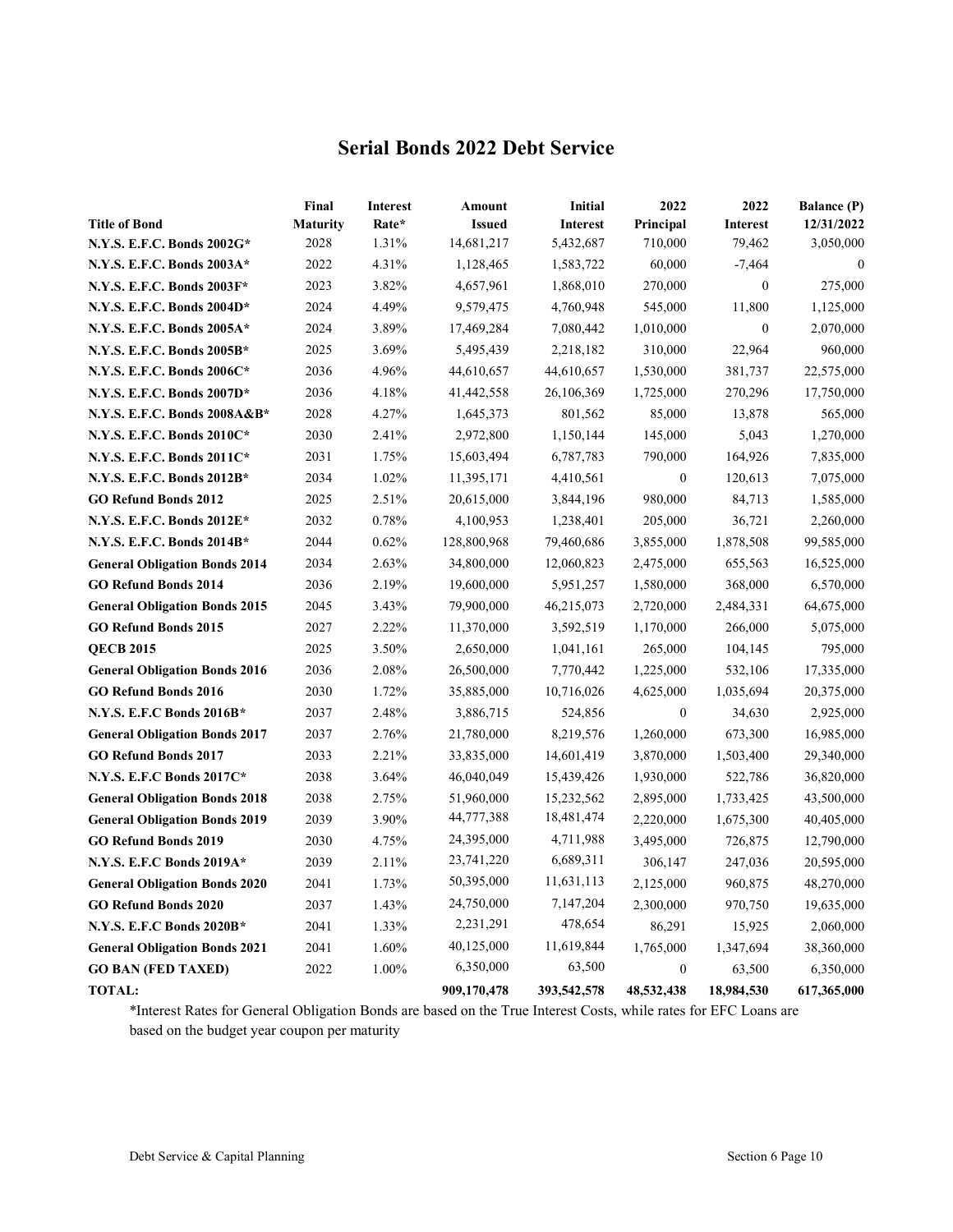|                                     |     | Year          | Final           | <b>Interest</b> |           | <b>2022 Serial Bond Payments</b> |              |
|-------------------------------------|-----|---------------|-----------------|-----------------|-----------|----------------------------------|--------------|
|                                     | No. | <b>Issued</b> | <b>Maturity</b> | Rate            | Principal | <b>Interest</b>                  | <b>Total</b> |
| <b>Office of Environment</b>        |     |               |                 |                 |           |                                  |              |
| <b>General Obligation Bonds</b>     | 860 | 2019          | 2039            | 2.59%           | 146,430   | 18,839                           | 165,269      |
| <b>General Obligation Bonds</b>     | 870 | 2020          | 2041            | 1.73%           | 31,590    | 14,300                           | 45,890       |
| <b>General Obligation Bonds</b>     | 880 | 2021          | 2041            | 1.60%           | 90,560    | 23,319                           | 113,879      |
| <b>Total: Office of Environment</b> |     |               |                 |                 | 268,580   | 56,458                           | 325,038      |
| <b>County Clerk</b>                 |     |               |                 |                 |           |                                  |              |
| <b>General Obligation Bonds</b>     | 850 | 2018          | 2038            | 2.75%           | 90,000    | 7,000                            | 97,000       |
| <b>General Obligation Bonds</b>     | 860 | 2019          | 2039            | 2.59%           | 58,570    | 7,536                            | 66,106       |
| <b>Total: Office of Environment</b> |     |               |                 |                 | 148,570   | 14,536                           | 163,106      |
| <b>Onondaga Community College</b>   |     |               |                 |                 |           |                                  |              |
| General Obligation Refunding Bonds  | 790 | 2012          | 2025            | 2.51%           | 167,000   | 21,878                           | 188,878      |
| General Obligation Bonds            | 810 | 2014          | 2034            | 2.63%           | 90,000    | 19,650                           | 109,650      |
| General Obligation Refunding Bonds  | 811 | 2014          | 2026            | 2.19%           | 239,200   | 56,115                           | 295,315      |
| General Obligation Bonds            | 820 | 2015          | 2045            | 3.43%           | 2,100     | 1,294                            | 3,394        |
| General Obligation Refunding Bonds  | 821 | 2015          | 2027            | 2.22%           | 243,360   | 57,744                           | 301,104      |
| <b>General Obligation Bonds</b>     | 830 | 2016          | 2036            | 2.08%           | 232,000   | 115,501                          | 347,501      |
| General Obligation Refunding Bonds  | 831 | 2016          | 2033            | 1.72%           | 690,066   | 248,927                          | 938,993      |
| <b>General Obligation Bonds</b>     | 840 | 2017          | 2037            | 2.76%           | 43,000    | 31,515                           | 74,515       |
| General Obligation Refunding Bonds  | 841 | 2017          | 2033            | 2.21%           | 466,324   | 147,715                          | 614,039      |
| <b>General Obligation Bonds</b>     | 850 | 2018          | 2038            | 2.75%           | 35,000    | 27,135                           | 62,135       |
| <b>General Obligation Bonds</b>     | 860 | 2019          | 2039            | 2.59%           | 20,630    | 18,210                           | 38,840       |
| General Obligation Refunding Bonds  | 861 | 2019          | 2039            | 1.55%           | 355,100   | 155,848                          | 510,948      |
| General Obligation Bonds            | 870 | 2020          | 2041            | 1.73%           | 21,080    | 9,533                            | 30,613       |
| General Obligation Refunding Bonds  | 871 | 2020          | 2037            | 1.43%           | 66,500    | 28,080                           | 94,580       |
| General Obligation Bonds            | 880 | 2021          | 2041            | 1.60%           | 10,660    | 11,246                           | 21,906       |
| <b>Total: Community College</b>     |     |               |                 |                 | 2,682,020 | 950,391                          | 3,632,411    |
| Correction                          |     |               |                 |                 |           |                                  |              |
| General Obligation Refunding Bonds  | 831 | 2016          | 2030            | 1.00%           | 141,681   | 46,367                           | 188,048      |
| <b>General Obligation Bonds</b>     | 850 | 2018          | 2038            | 2.75%           | 14,000    | 11,013                           | 25,013       |
| <b>General Obligation Bonds</b>     | 860 | 2019          | 2039            | 2.59%           | 15,180    | 13,403                           | 28,583       |
| <b>General Obligation Bonds</b>     | 870 | 2020          | 2041            | 1.73%           | 18,630    | 8,428                            | 27,058       |
| <b>Total: Corrections</b>           |     |               |                 |                 | 189,491   | 79,209                           | 268,700      |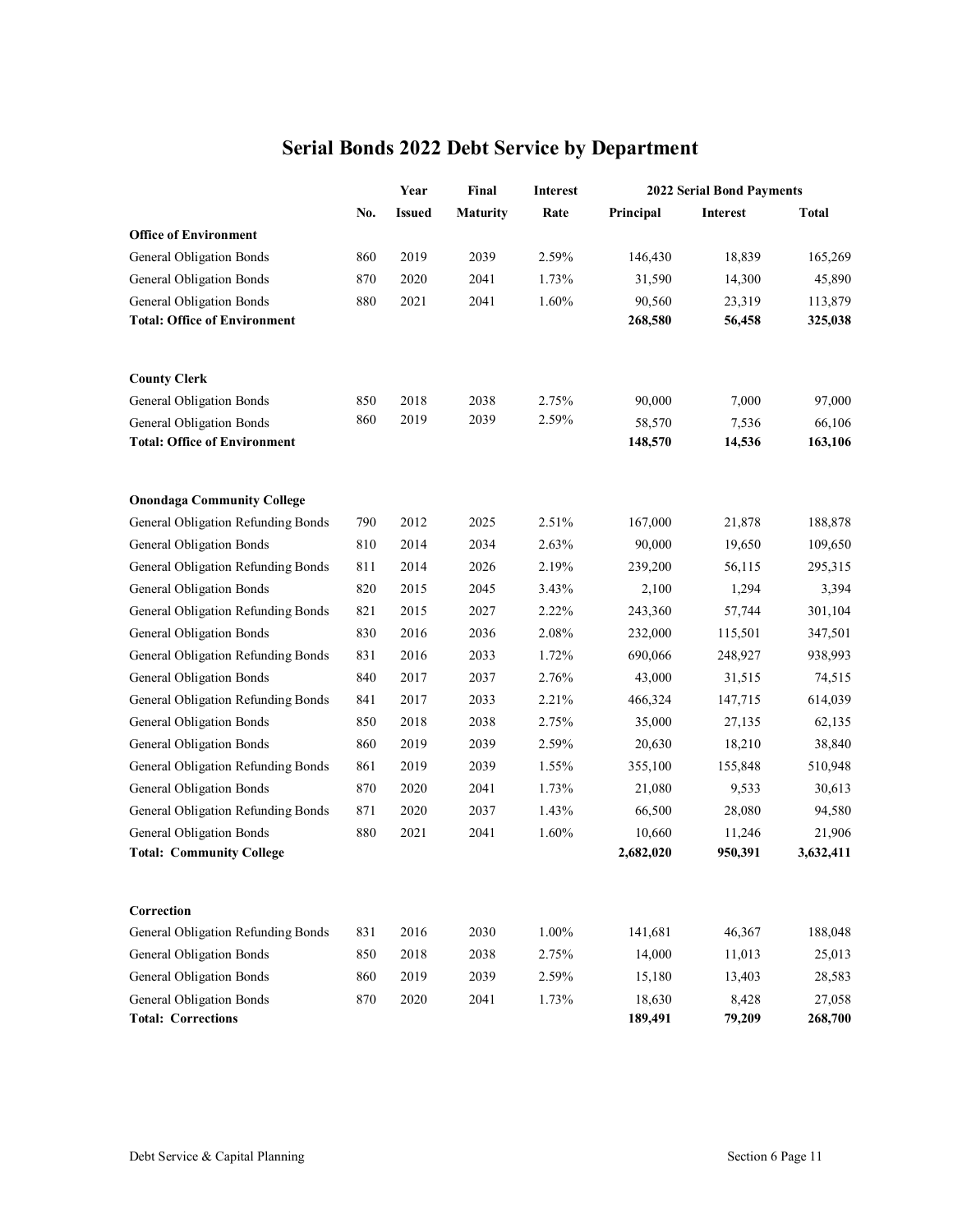|                                      |     | Year          | Final           | <b>Interest</b> |           | <b>2022 Serial Bond Payments</b> |              |
|--------------------------------------|-----|---------------|-----------------|-----------------|-----------|----------------------------------|--------------|
|                                      | No. | <b>Issued</b> | <b>Maturity</b> | Rate            | Principal | Interest                         | <b>Total</b> |
| <b>OnCenter Complex</b>              |     |               |                 |                 |           |                                  |              |
| General Obligation Refunding Bonds   | 790 | 2012          | 2024            | 2.51%           | 65,000    | 5,550                            | 70,550       |
| <b>General Obligation Bonds</b>      | 820 | 2015          | 2045            | 3.43%           | 23,300    | 14,473                           | 37,773       |
| <b>General Obligation Bonds</b>      | 830 | 2016          | 2036            | 2.08%           | 83,000    | 41,250                           | 124,250      |
| General Obligation Refunding Bonds   | 831 | 2016          | 2030            | $0.00\%$        | 475,714   | 181,167                          | 656,881      |
| General Obligation Refunding Bonds   | 841 | 2017          | 2033            | 2.21%           | 52,882    | 27,245                           | 80,127       |
| General Obligation Refunding Bonds   | 861 | 2019          | 2039            | 1.55%           | 135,600   | 58,710                           | 194,310      |
| General Obligation Refunding Bonds   | 871 | 2020          | 2037            | 1.43%           | 9,400     | 3,921                            | 13,321       |
| <b>Total: OnCenter Complex</b>       |     |               |                 |                 | 844,896   | 332,315                          | 1,177,211    |
| <b>Information Technology</b>        |     |               |                 |                 |           |                                  |              |
| <b>General Obligation Bonds</b>      | 820 | 2015          | 2045            | 3.43%           | 46,100    | 28,623                           | 74,723       |
| General Obligation Refunding Bonds   | 841 | 2017          | 2033            | 2.21%           | 288,447   | 20,092                           | 308,539      |
| <b>General Obligation Bonds</b>      | 870 | 2020          | 2041            | 1.73%           | 75,100    | 33,958                           | 109,058      |
| General Obligation Refunding Bonds   | 871 | 2020          | 2037            | 1.43%           | 82,300    | 34,724                           | 117,024      |
| General Obligation Bonds             | 880 | 2021          | 2041            | 1.60%           | 43,100    | 11,103                           | 54,203       |
| <b>Total: Information Technology</b> |     |               |                 |                 | 535,047   | 128,500                          | 663,547      |
| <b>Facilities Management</b>         |     |               |                 |                 |           |                                  |              |
| General Obligation Refunding Bonds   | 790 | 2012          | 2025            | 2.51%           | 119,000   | 11,083                           | 130,083      |
| <b>General Obligation Bonds</b>      | 810 | 2014          | 2034            | 2.63%           | 365,000   | 184,188                          | 549,188      |
| General Obligation Refunding Bonds   | 811 | 2014          | 2026            | 2.19%           | 161,000   | 36,825                           | 197,825      |
| <b>General Obligation Bonds</b>      | 820 | 2015          | 2045            | 3.43%           | 72,200    | 45,581                           | 117,781      |
| General Obligation Refunding Bonds   | 821 | 2015          | 2027            | 2.22%           | 112,320   | 23,581                           | 135,901      |
| QECB                                 | 822 | 2015          | 2025            | 3.50%           | 265,000   | 104,145                          | 369,145      |
| General Obligation Refunding Bonds   | 831 | 2016          | 2030            | $0.00\%$        | 151,126   | 39,325                           | 190,451      |
| General Obligation Bonds             | 840 | 2017          | 2037            | $0.00\%$        | 79,000    | 58,595                           | 137,595      |
| General Obligation Refunding Bonds   | 841 | 2017          | 2033            | 2.21%           | 240,372   | 52,265                           | 292,637      |
| General Obligation Bonds             | 850 | 2018          | 2038            | 2.75%           | 516,000   | 372,914                          | 888,914      |
| General Obligation Bonds             | 860 | 2019          | 2039            | 2.59%           | 234,140   | 206,677                          | 440,817      |
| General Obligation Refunding Bonds   | 861 | 2019          | 2039            | 1.55%           | 888,000   | 62,900                           | 950,900      |
| <b>General Obligation Bonds</b>      | 870 | 2020          | 2041            | 1.73%           | 69,621    | 31,474                           | 101,095      |
| General Obligation Refunding Bonds   | 871 | 2020          | 2037            | 1.43%           | 386,300   | 163,056                          | 549,356      |
| <b>General Obligation Bonds</b>      | 880 | 2021          | 2041            | 1.60%           | 26,070    | 14,423                           | 40,493       |
| <b>Total: Facilities</b>             |     |               |                 |                 | 3,685,149 | 1,407,032                        | 5,092,181    |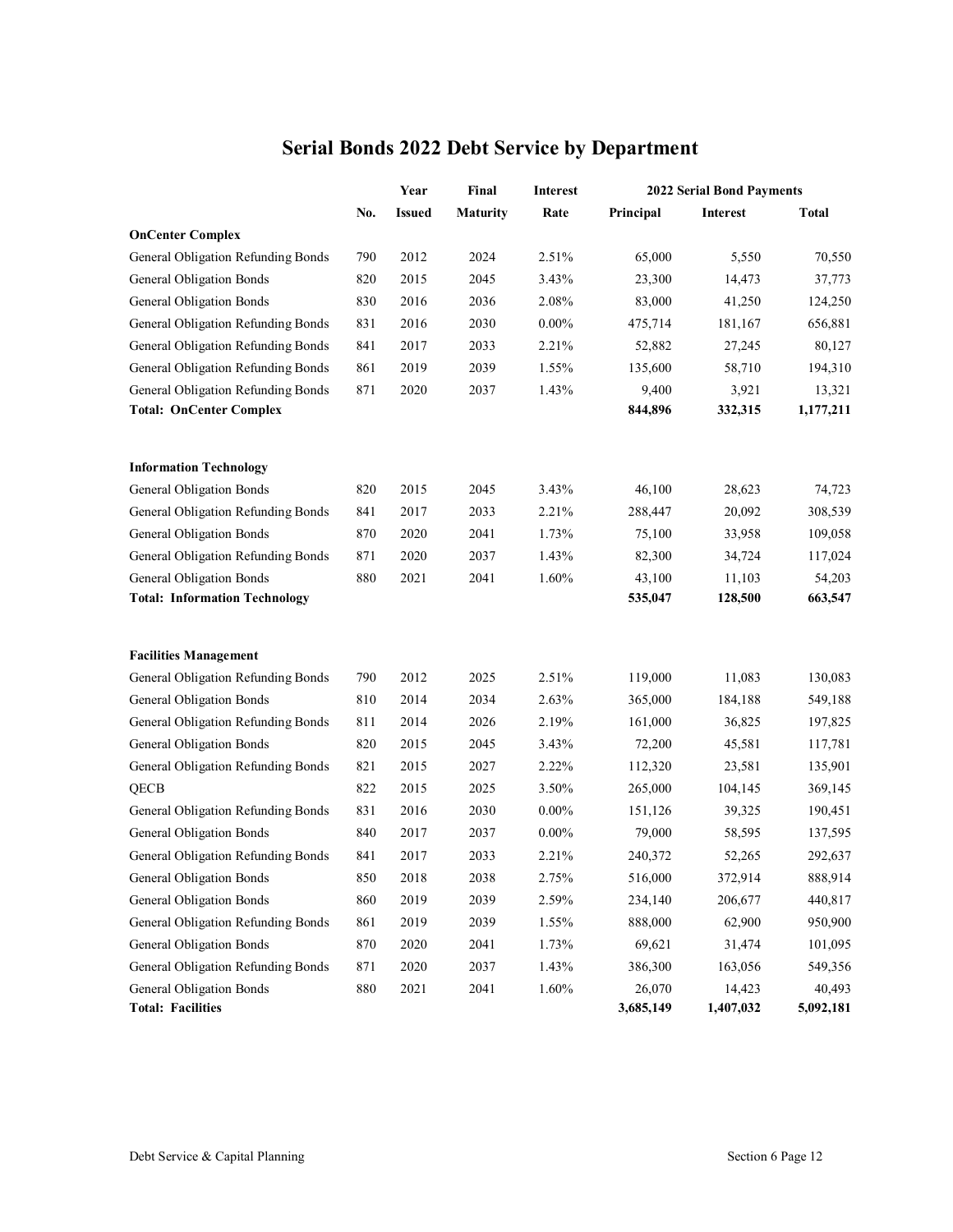|                                                                           |     | Year          | Final           | <b>Interest</b> | <b>2022 Serial Bond Payments</b> |                 |           |  |
|---------------------------------------------------------------------------|-----|---------------|-----------------|-----------------|----------------------------------|-----------------|-----------|--|
|                                                                           | No. | <b>Issued</b> | <b>Maturity</b> | Rate            | Principal                        | <b>Interest</b> | Total     |  |
| Finance                                                                   |     |               |                 |                 |                                  |                 |           |  |
| General Obligation Bonds                                                  | 870 | 2020          | 2041            | 1.73%           | 421,690                          | 190,669         | 612,359   |  |
| <b>Total: Board of Elections</b>                                          |     |               |                 |                 | 421,690                          | 190,669         | 612,359   |  |
|                                                                           |     |               |                 |                 |                                  |                 |           |  |
| <b>Children and Family Services</b><br>General Obligation Refunding Bonds | 811 | 2014          | 2026            | 2.19%           | 266,800                          | 61,015          | 327,815   |  |
| General Obligation Refunding Bonds                                        | 821 | 2015          | 2027            | 2.22%           | 56,160                           | 13,197          | 69,357    |  |
| <b>General Obligation Bonds</b>                                           | 850 | 2018          | 2038            | 2.75%           | 11,000                           | 3,395           | 14,395    |  |
| <b>General Obligation Bonds</b>                                           | 860 | 2019          | 2039            | 2.59%           | 144,400                          | 127,471         | 271,871   |  |
| <b>General Obligation Bonds</b>                                           | 870 | 2020          | 2041            | 1.73%           | 75,660                           | 34,206          | 109,866   |  |
| <b>Total: Children and Family Services</b>                                |     |               |                 |                 | 554,020                          | 239,284         | 793,304   |  |
|                                                                           |     |               |                 |                 |                                  |                 |           |  |
| <b>Parks &amp; Recreation</b>                                             |     |               |                 |                 |                                  |                 |           |  |
| <b>General Obligation Bonds</b>                                           | 810 | 2014          | 2034            | 2.63%           | 150,000                          | 34,800          | 184,800   |  |
| <b>General Obligation Bonds</b>                                           | 820 | 2015          | 2045            | 3.43%           | 1,300,000                        | 1,604,213       | 2,904,213 |  |
| General Obligation Bonds                                                  | 830 | 2016          | 2036            | 2.08%           | 169,000                          | 83,615          | 252,615   |  |
| General Obligation Refunding Bonds                                        | 831 | 2016          | 2030            | $0.00\%$        | 420,184                          | 34,702          | 454,886   |  |
| <b>General Obligation Bonds</b>                                           | 840 | 2017          | 2037            | $0.00\%$        | 46,000                           | 23,130          | 69,130    |  |
| General Obligation Refunding Bonds                                        | 841 | 2017          | 2033            | 2.21%           | 331,715                          | 103,325         | 435,040   |  |
| <b>General Obligation Bonds</b>                                           | 850 | 2018          | 2038            | 2.75%           | 386,000                          | 145,555         | 531,555   |  |
| General Obligation Bonds                                                  | 860 | 2019          | 2039            | 2.59%           | 335,170                          | 261,783         | 596,953   |  |
| General Obligation Refunding Bonds                                        | 861 | 2019          | 2039            | 1.55%           | 336,700                          | 76,908          | 413,608   |  |
| General Obligation Bonds                                                  | 870 | 2020          | 2041            | 1.73%           | 112,685                          | 50,973          | 163,658   |  |
| General Obligation Refunding Bonds                                        | 871 | 2020          | 2037            | 1.43%           | 160,700                          | 67,751          | 228,451   |  |
| General Obligation Bonds                                                  | 880 | 2021          | 2041            | 1.60%           | 274,660                          | 228,037         | 502,697   |  |
| <b>GO BAN (FEDERALLY TAXED)</b>                                           | 882 | 2021          | 2022            | $1.00\%$        | $\boldsymbol{0}$                 | 63,500          | 63,500    |  |
| <b>Total: Parks &amp; Recreation</b>                                      |     |               |                 |                 | 4,022,814                        | 2,778,291       | 6,801,105 |  |
|                                                                           |     |               |                 |                 |                                  |                 |           |  |
| Library                                                                   |     |               |                 |                 |                                  |                 |           |  |
| <b>General Obligation Bonds</b>                                           | 820 | 2015          | 2045            | 3.43%           | 115,000                          | 72,481          | 187,481   |  |
| General Obligation Refunding Bonds                                        | 841 | 2017          | 2033            | 2.21%           | 134,609                          | 76,445          | 211,054   |  |
| General Obligation Refunding Bonds                                        | 871 | 2020          | 2037            | 1.43%           | 21,800                           | 9,210           | 31,010    |  |
| <b>Total: Library</b>                                                     |     |               |                 |                 | 271,409                          | 158,135         | 429,544   |  |
| <b>Transportation (County Road Fund)</b>                                  |     |               |                 |                 |                                  |                 |           |  |
| General Obligation Refunding Bonds                                        | 790 | 2012          | 2024            | 2.51%           | 380,000                          | 18,896          | 398,896   |  |
| <b>General Obligation Bonds</b>                                           | 810 | 2014          | 2034            | 2.63%           | 908,000                          | 167,275         | 1,075,275 |  |
| General Obligation Refunding Bonds                                        | 811 | 2014          | 2026            | 2.19%           | 92,000                           | 21,040          | 113,040   |  |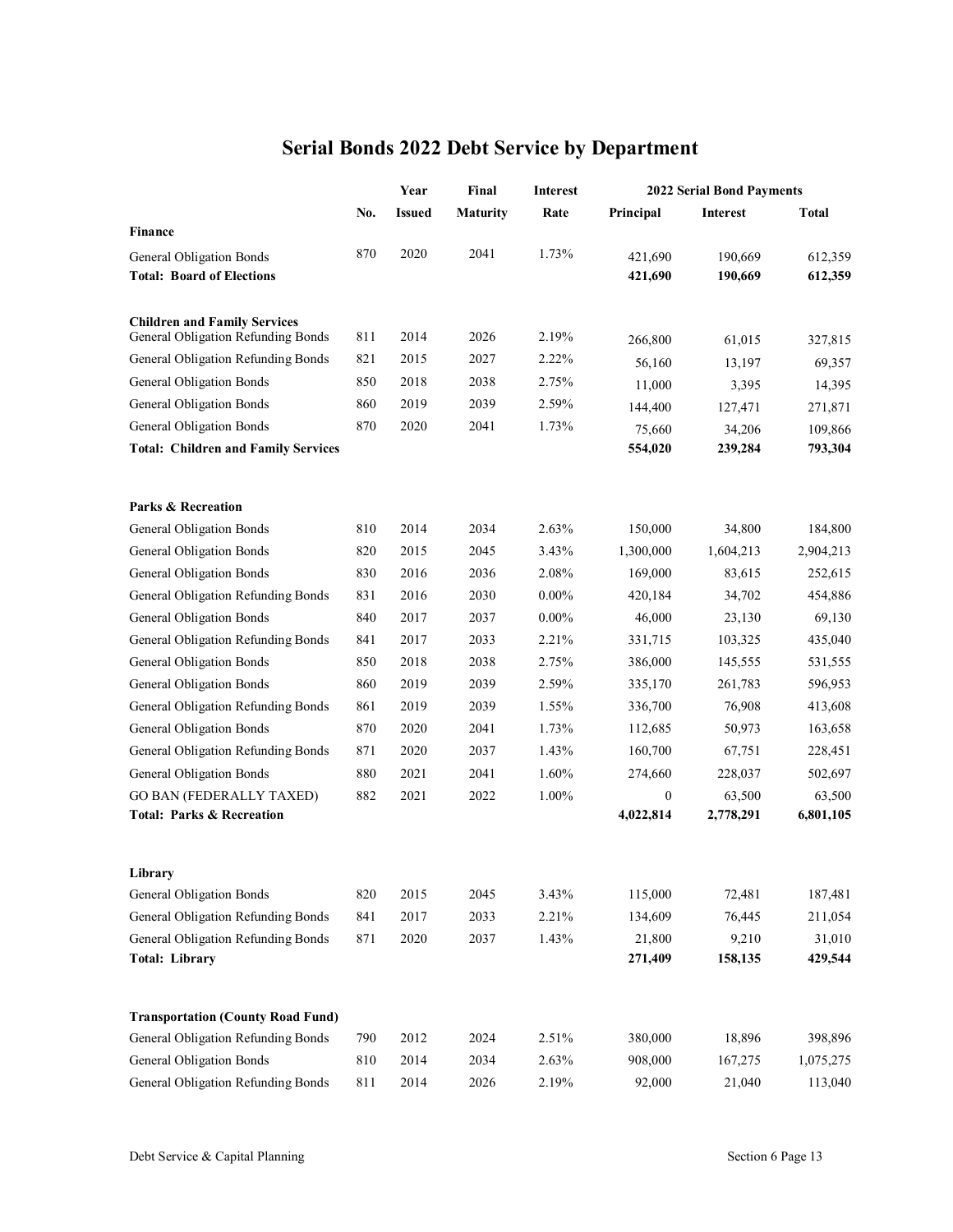|                                       |     | Year          | Final           | <b>Interest</b> |           | <b>2022 Serial Bond Payments</b> |              |  |  |
|---------------------------------------|-----|---------------|-----------------|-----------------|-----------|----------------------------------|--------------|--|--|
|                                       | No. | <b>Issued</b> | <b>Maturity</b> | Rate            | Principal | <b>Interest</b>                  | <b>Total</b> |  |  |
| General Obligation Bonds              | 820 | 2015          | 2045            | 3.43%           | 320,000   | 197,950                          | 517,950      |  |  |
| General Obligation Refunding Bonds    | 821 | 2015          | 2027            | 2.22%           | 93,600    | 1,872                            | 95,472       |  |  |
| <b>General Obligation Bonds</b>       | 830 | 2016          | 2036            | 2.08%           | 470,000   | 159,091                          | 629,091      |  |  |
| General Obligation Refunding Bonds    | 831 | 2016          | 2030            | $0.00\%$        | 1,257,184 | 189,118                          | 1,446,302    |  |  |
| <b>General Obligation Bonds</b>       | 840 | 2017          | 2037            | $0.00\%$        | 414,000   | 227,140                          | 641,140      |  |  |
| General Obligation Refunding Bonds    | 841 | 2017          | 2033            | 2.21%           | 663,429   | 217,387                          | 880,816      |  |  |
| <b>General Obligation Bonds</b>       | 850 | 2018          | 2038            | 2.75%           | 655,000   | 454,369                          | 1,109,369    |  |  |
| <b>General Obligation Bonds</b>       | 860 | 2019          | 2039            | 2.59%           | 290,000   | 188,650                          | 478,650      |  |  |
| General Obligation Refunding Bonds    | 861 | 2019          | 2039            | 1.55%           | 1,326,300 | 242,068                          | 1,568,368    |  |  |
| <b>General Obligation Bonds</b>       | 870 | 2020          | 2041            | 1.73%           | 538,179   | 243,345                          | 781,524      |  |  |
| General Obligation Refunding Bonds    | 871 | 2020          | 2037            | 1.43%           | 555,300   | 234,375                          | 789,675      |  |  |
| General Obligation Bonds              | 880 | 2021          | 2041            | 1.60%           | 477,680   | 317,903                          | 795,583      |  |  |
| <b>Total: Transportation</b>          |     |               |                 |                 | 8,440,672 | 2,880,480                        | 11,321,152   |  |  |
| $E - 911$                             |     |               |                 |                 |           |                                  |              |  |  |
| <b>General Obligation Bonds</b>       | 820 | 2015          | 2045            | 3.43%           | 16,300    | 10,129                           | 26,429       |  |  |
| General Obligation Refunding Bond     | 831 | 2016          | 2030            | $0.00\%$        | 944,534   | 107,951                          | 1,052,485    |  |  |
| <b>General Obligation Bonds</b>       | 840 | 2017          | 2040            | $0.00\%$        | 105,000   | 29,675                           | 134,675      |  |  |
| <b>General Obligation Bonds</b>       | 850 | 2018          | 2038            | 2.75%           | 13,000    | 10,339                           | 23,339       |  |  |
| General Obligation Bonds              | 860 | 2019          | 2039            | 2.59%           | 20,480    | 13,408                           | 33,888       |  |  |
| General Obligation Refunding Bonds    | 861 | 2019          | 2039            | 1.55%           | 91,000    | 6,875                            | 97,875       |  |  |
| <b>General Obligation Bonds</b>       | 870 | 2020          | 2041            | 1.73%           | 201,387   | 91,054                           | 292,441      |  |  |
| <b>General Obligation Bonds</b>       | 880 | 2021          | 2041            | 1.60%           | 147,000   | 81,628                           | 228,628      |  |  |
| <b>Total: E - 911</b>                 |     |               |                 |                 | 1,538,701 | 351,058                          | 1,889,759    |  |  |
| Van Duyn                              |     |               |                 |                 |           |                                  |              |  |  |
| General Obligation Refunding Bonds    | 841 | 2017          | 2033            | 2.21%           | 124,994   | 8,707                            | 133,701      |  |  |
| <b>General Obligation Bonds</b>       | 850 | 2018          | 2038            | 2.75%           | 290,000   | 22,250                           | 312,250      |  |  |
| <b>Total: Van Duyn</b>                |     |               |                 |                 | 414,994   | 30,957                           | 445,951      |  |  |
| <b>Consolidated Sanitary District</b> |     |               |                 |                 |           |                                  |              |  |  |
| N.Y.S. E.F.C. 2002 Series G Bonds     | 655 | 2002          | 2028            | 1.31%           | 710,000   | 79,462                           | 789,462      |  |  |
| N.Y.S. E.F.C. 2003 Series A Bonds     | 665 | 2003          | 2022            | 4.31%           | 60,000    | $-7,464$                         | 52,536       |  |  |
| N.Y.S. E.F.C. 2003 Series F Bonds     | 675 | 2003          | 2023            | 3.82%           | 270,000   | $\mathbf{0}$                     | 270,000      |  |  |
| N.Y.S. E.F.C. 2004 Series D Bonds     | 685 | 2004          | 2024            | 4.49%           | 545,000   | 11,800                           | 556,800      |  |  |
| N.Y.S. E.F.C. 2005 Series A Bonds     | 695 | 2005          | 2024            | 3.89%           | 1,010,000 | $\boldsymbol{0}$                 | 1,010,000    |  |  |
| N.Y.S. E.F.C. 2005 Series B Bonds     | 705 | 2005          | 2025            | 3.69%           | 310,000   | 22,964                           | 332,964      |  |  |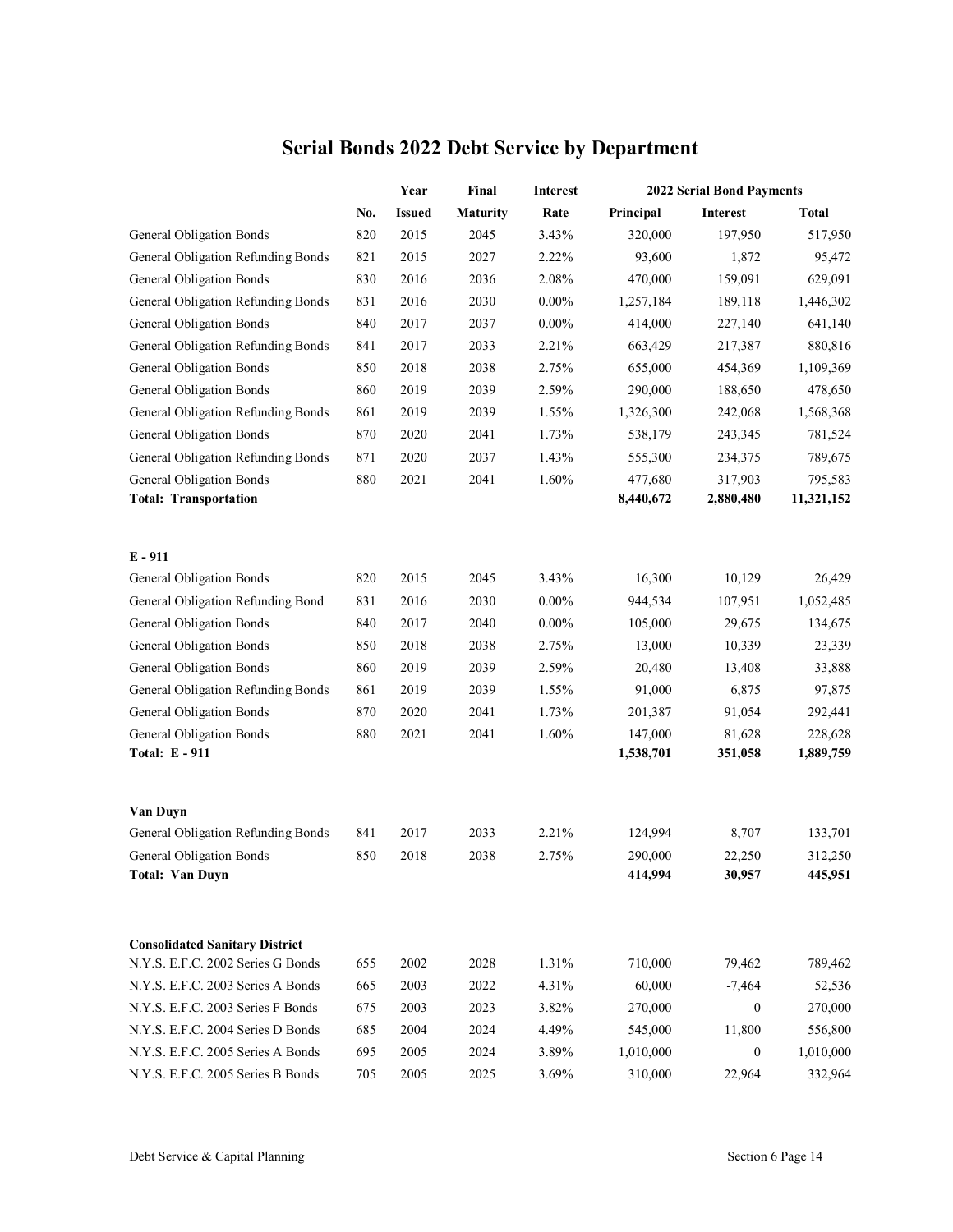|                                         |     | Year          | Final           | <b>Interest</b> | <b>2022 Serial Bond Payments</b> |           |              |
|-----------------------------------------|-----|---------------|-----------------|-----------------|----------------------------------|-----------|--------------|
|                                         | No. | <b>Issued</b> | <b>Maturity</b> | Rate            | Principal                        | Interest  | <b>Total</b> |
| N.Y.S. E.F.C. 2006 Series C Bonds       | 715 | 2006          | 2036            | 4.96%           | 1,530,000                        | 381,737   | 1,911,737    |
| N.Y.S. E.F.C. 2007 Series D Bonds       | 725 | 2007          | 2036            | 4.18%           | 1,725,000                        | 270,296   | 1,995,296    |
| N.Y.S. E.F.C. 2008 Series A&B Bonds     | 735 | 2008          | 2028            | 4.27%           | 85,000                           | 13,878    | 98,878       |
| N.Y.S. E.F.C. 2010 Series C Bonds       | 755 | 2010          | 2030            | 2.41%           | 145,000                          | 5,043     | 150,043      |
| N.Y.S. E.F.C. 2011 Series C Bonds       | 765 | 2011          | 2031            | 1.75%           | 790,000                          | 164,926   | 954,926      |
| N.Y.S. E.F.C. 2012 Series B Bonds       | 775 | 2012          | 2034            | 1.02%           | $\boldsymbol{0}$                 | 120,613   | 120,613      |
| General Obligation Refunding Bonds      | 790 | 2012          | 2025            | 2.51%           | 150,000                          | 15,174    | 165,174      |
| N.Y.S. E.F.C. 2012 Series E Bonds       | 795 | 2012          | 2032            | 0.78%           | 205,000                          | 36,721    | 241,721      |
| N.Y.S. E.F.C. 2014 Series B Bonds       | 805 | 2014          | 2044            | 0.62%           | 3,855,000                        | 1,878,507 | 5,733,507    |
| <b>General Obligation Bonds</b>         | 810 | 2014          | 2034            | 2.63%           | 770,000                          | 154,950   | 924,950      |
| General Obligation Refunding Bonds      | 811 | 2014          | 2026            | 2.19%           | 663,200                          | 156,955   | 820,155      |
| General Obligation Bonds                | 820 | 2015          | 2045            | 3.34%           | 570,000                          | 350,425   | 920,425      |
| General Obligation Refunding Bonds      | 821 | 2015          | 2027            | 2.22%           | 542,880                          | 138,209   | 681,089      |
| General Obligation Bonds                | 830 | 2016          | 2036            | 2.08%           | 221,000                          | 108,155   | 329,155      |
| General Obligation Refunding Bonds      | 831 | 2016          | 2030            | $0.00\%$        | 539,788                          | 186,985   | 726,773      |
| N.Y.S E.F.G 2016 Series B Bonds         | 815 | 2016          | 2037            | $0.00\%$        | $\boldsymbol{0}$                 | 34,630    | 34,630       |
| N.Y.S E.F.G 2017 Series C Bonds         | 825 | 2017          | 2038            | 3.64%           | 1,930,000                        | 522,786   | 2,452,786    |
| <b>General Obligation Bonds</b>         | 840 | 2017          | 2037            | $0.00\%$        | 481,000                          | 236,155   | 717,155      |
| General Obligation Refunding Bonds      | 841 | 2017          | 2033            | 2.21%           | 879,764                          | 443,761   | 1,323,525    |
| <b>General Obligation Bonds</b>         | 850 | 2018          | 2038            | 2.75%           | 800,000                          | 611,238   | 1,411,238    |
| <b>General Obligation Bonds</b>         | 860 | 2019          | 2039            | 2.59%           | 860,000                          | 733,650   | 1,593,650    |
| General Obligation Refunding Bonds      | 861 | 2019          | 2039            | 1.55%           | 295,300                          | 118,593   | 413,893      |
| N.Y.S E.F.G 2019 Series A Bonds         | 835 | 2019          | 2039            | 1.46%           | 306,147                          | 247,036   | 553,183      |
| General Obligation Bonds                | 870 | 2020          | 2041            | 1.73%           | 486,628                          | 220,045   | 706,673      |
| General Obligation Refunding Bonds      | 871 | 2020          | 2037            | 1.43%           | 545,500                          | 230,355   | 775,855      |
| N.Y.S E.F.G 2020 Series B Bonds         | 845 | 2021          | 2041            | 1.33%           | 86,291                           | 15,925    | 102,216      |
| General Obligation Bonds                | 880 | 2021          | 2041            | 1.60%           | 695,270                          | 660,036   | 1,355,306    |
| <b>Total: Consol. Sanitary District</b> |     |               |                 |                 | 22,062,768                       | 8,163,543 | 30,226,311   |
| <b>Drainage Districts</b>               |     |               |                 |                 |                                  |           |              |
| General Obligation Refunding Bonds      | 790 | 2012          | 2025            | 2.51%           | 99,000                           | 12,131    | 111,131      |
| General Obligation Refunding Bonds      | 821 | 2015          | 2027            | 2.22%           | 121,680                          | 31,397    | 153,077      |
| General Obligation Refunding Bonds      | 831 | 2016          | 2030            | $0.00\%$        | 4,723                            | 1,152     | 5,875        |
| <b>General Obligation Bonds</b>         | 840 | 2017          | 2037            | $0.00\%$        | 15,000                           | 10,415    | 25,415       |
| General Obligation Refunding Bonds      | 861 | 2019          | 2039            | 1.55%           | 67,000                           | 4,975     | 71,975       |
| General Obligation Refunding Bonds      | 871 | 2020          | 2037            | 1.43%           | 18,000                           | 7,575     | 25,575       |
| <b>Total: Drainage Districts</b>        |     |               |                 |                 | 325,403                          | 67,645    | 393,048      |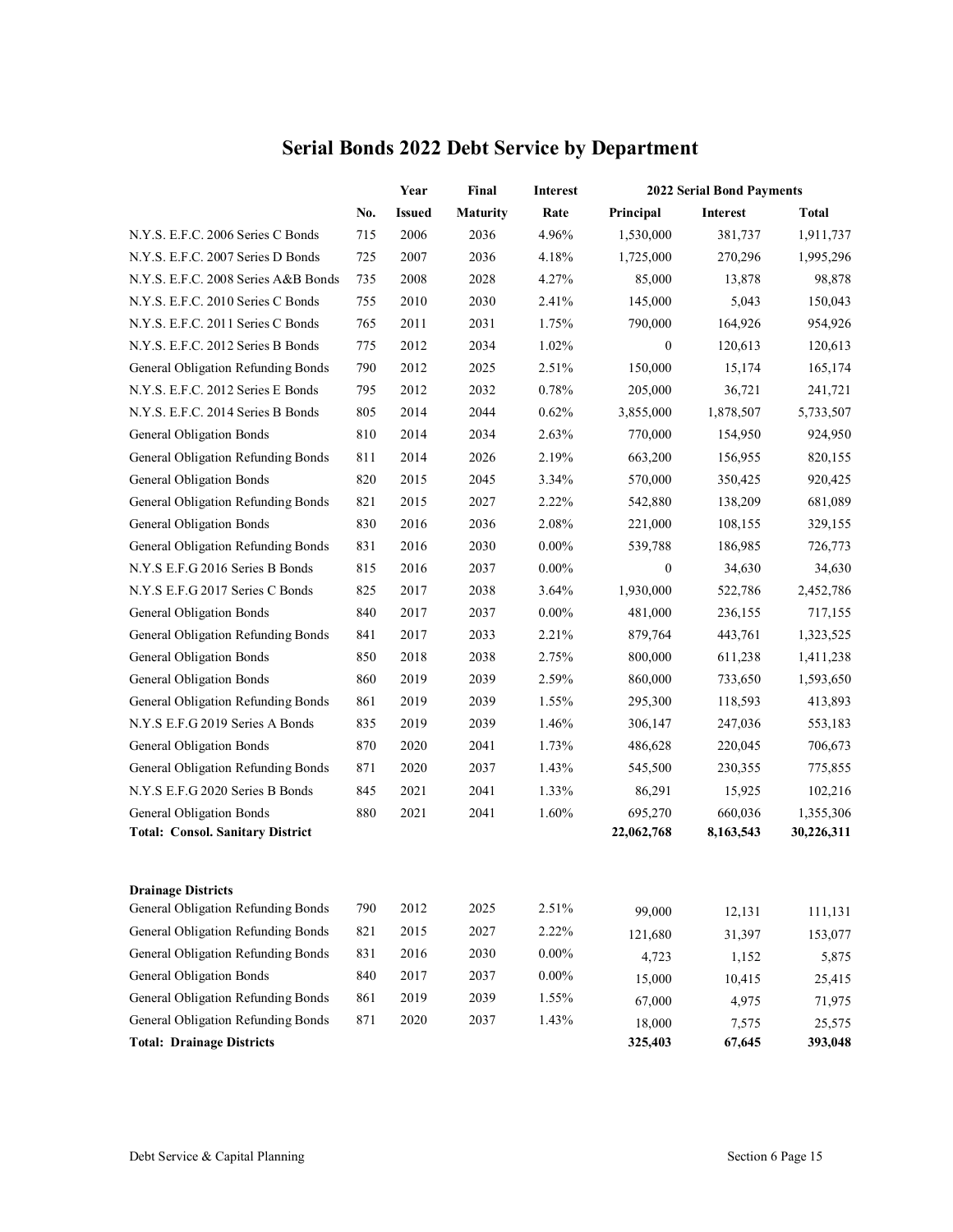|                                    |     | Year          | Final           | <b>Interest</b> | <b>2022 Serial Bond Payments</b> |                 |              |
|------------------------------------|-----|---------------|-----------------|-----------------|----------------------------------|-----------------|--------------|
|                                    | No. | <b>Issued</b> | <b>Maturity</b> | Rate            | Principal                        | <b>Interest</b> | <b>Total</b> |
| <b>Water District</b>              |     |               |                 |                 |                                  |                 |              |
| General Obligation Bonds           | 810 | 2014          | 2034            | 2.63%           | 192,000                          | 94,700          | 286,700      |
| General Obligation Refunding Bonds | 811 | 2014          | 2026            | 2.19%           | 157,800                          | 36,050          | 193,850      |
| General Obligation Bonds           | 820 | 2015          | 2045            | 3.34%           | 255,000                          | 159,163         | 414,163      |
| General Obligation Bonds           | 830 | 2016          | 2036            | 2.08%           | 50,000                           | 24,494          | 74,494       |
| General Obligation Bonds           | 840 | 2016          | 2037            | $0.00\%$        | 77,000                           | 56,675          | 133,675      |
| General Obligation Refunding Bonds | 841 | 2017          | 2033            | 2.21%           | 687,464                          | 406,458         | 1,093,922    |
| General Obligation Bonds           | 850 | 2018          | 2038            | 2.75%           | 85,000                           | 68,219          | 153,219      |
| General Obligation Bonds           | 860 | 2019          | 2039            | 2.59%           | 95,000                           | 85,675          | 180,675      |
| General Obligation Bonds           | 870 | 2020          | 2041            | 1.73%           | 72,750                           | 32,890          | 105,640      |
| General Obligation Refunding Bonds | 871 | 2020          | 2037            | 1.43%           | 454,200                          | 191,703         | 645,903      |
| <b>Total: Water District</b>       |     |               |                 |                 | 2,126,214                        | 1,156,027       | 3,282,241    |
| <b>Total: All Funds</b>            |     |               |                 |                 | 48,532,438                       | 18,984,529      | 67,516,967   |

\* All payments are as scheduled with no subsidies or other offsets applied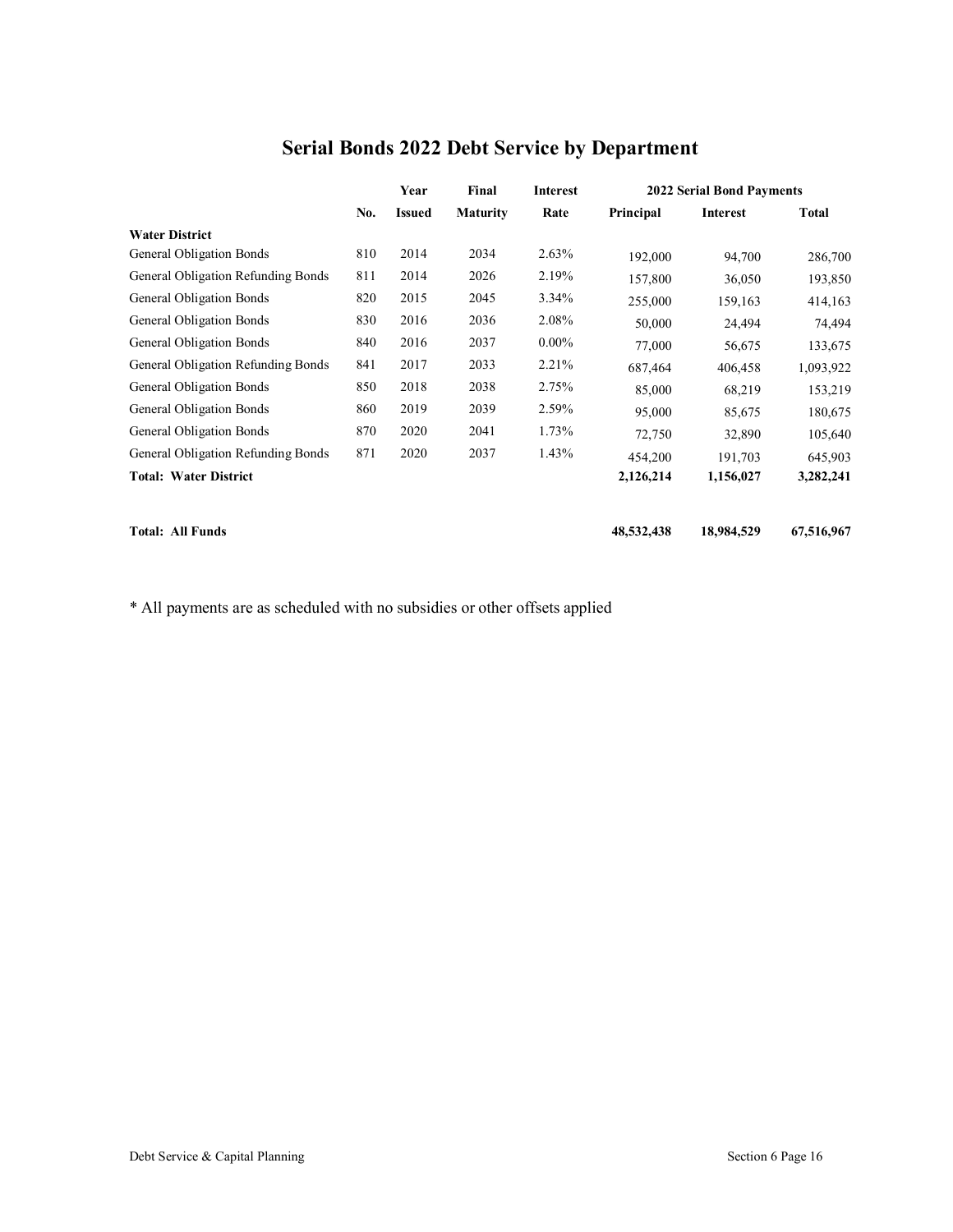### **Capital Planning**

#### **The Capital Process**

The Capital Improvement Plan (CIP) serves as a mechanism for defining and prioritizing capital projects that are necessary to maintain the high standard of living that County residents have come to expect. Throughout the CIP, 3 spending priorities emerge: Infrastructure maintenance, operational efficiency and environmental protection.

Capital planning involves the County Executive, members of the County Legislature, heads of various County departments, and a citizen advisory board in a process that determines capital needs, alternatives, and priorities. The development of the Capital Improvement Plan takes place over several months, beginning in March of each year, and includes 5 major phases:

- 1. In March, department heads begin preparation of project proposals in accordance with executive guidelines.
- 2. In May, proposals are submitted to the CIP Coordinator at Department of Facilities Management. The proposals are analyzed by CIP Coordinator in conjunction with County Executive's Office, various departments, the Syracuse-Onondaga County Planning Agency and the Department of Finance. The Law Department is consulted as needed.
- 3. By September, a tentative CIP is approved by the County Executive and then presented to the Capital Planning Committee (a committee of legislators and representatives from the executive branch of County government)
- 4. In September, the Tentative Capital Improvement Plan is presented with the County's Annual Operating Budget to the Ways & Means Committee of the County Legislature and then to the full Legislature in October for approval. In the same month the CIP is presented to the County Planning Board (a citizen advisory group).
- 5. From October to March, research on capital planning and management is conducted, and the prior year's process is revised for improvement.

Coordination and interaction among units of government occurs throughout the process, both formally and informally. The heads of County departments are consulted to discuss questions and recommendations regarding particular projects. Some of the major criteria for evaluating proposals are:

- 1. Consistency with the stated goals of the County Executive
- 2. Degree of the overall need for the project
- 3. Fiscal impact, including the County's capacity to borrow
- 4. Non-County funding sources
- 5. Community participation and support

The final product of this process is a 6-year plan to improve those facilities or components of County infrastructure considered necessary to provide or maintain an adequate level of public service.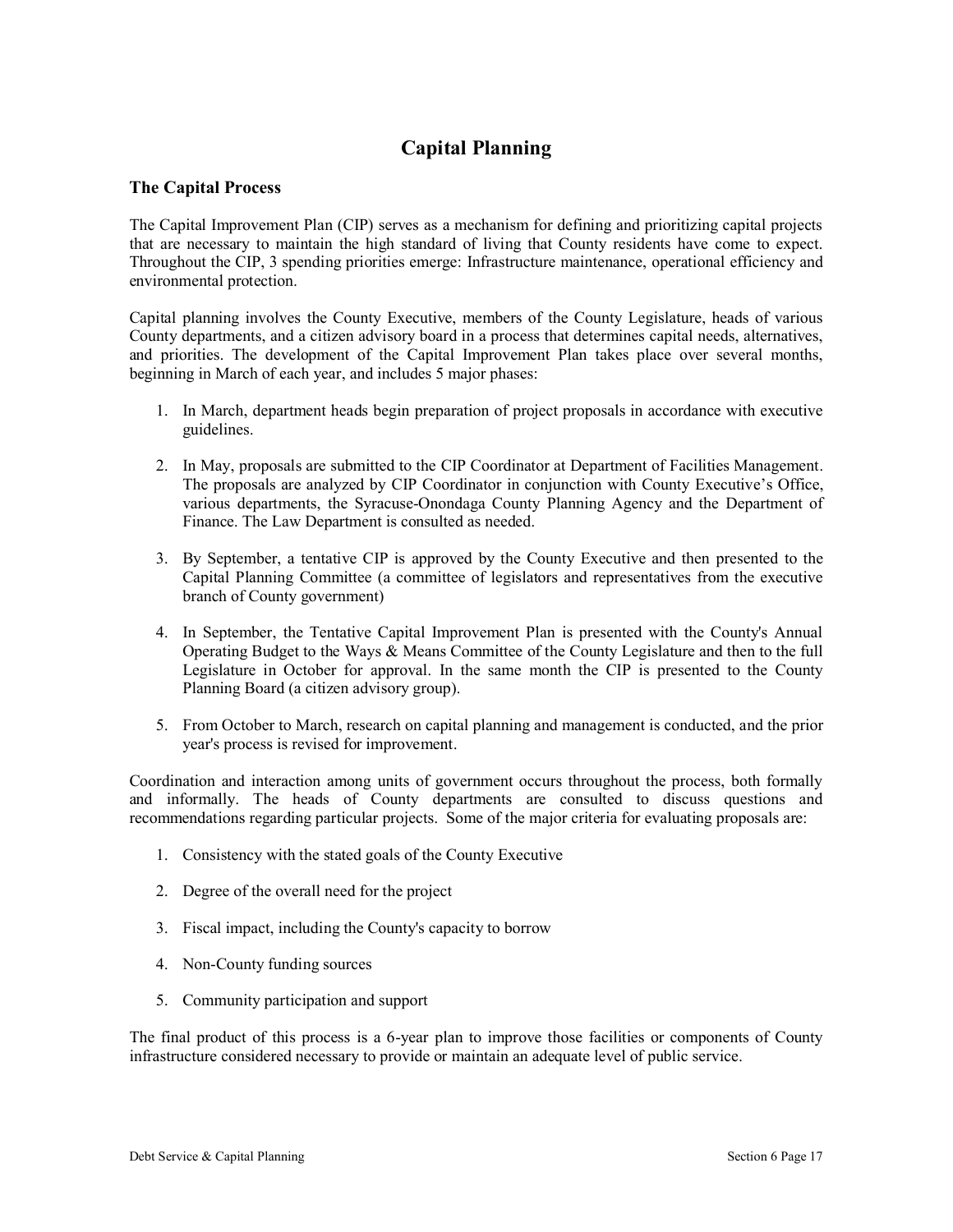Approval by the County Legislature is not a commitment to fund every project in the plan, but rather it is an indication of support for the plan as a whole. Projects, which require borrowing, must be presented to the Legislature individually in order to secure authorization to borrow funds.

#### **The 2010 Development Guide**

In 1991, the Onondaga County Legislature adopted the 2010 Development Guide to outline county policy with respect to infrastructure, land development, the environment, and fiscal capacity. The Guide was updated with current demographic and economic data, better graphics, and a more concise, understandable format. The updated Guide was approved by the County Legislature on June 1, 1998, and is now the official Onondaga County plan. The County is currently working on an update to the Guide.

New water lines, sewers, and roads have the effect of creating new developable land. The Guide seeks to prevent premature public expenditures, which foster urban sprawl and create unnecessary capital and operating expenses. The Guide stresses the desirability of infill development in areas served by utilities, in order to balance trends toward sprawl with the ability of a static population to pay for infrastructure. Decisions to extend utilities to provide new urban land will be related to economic growth and job creation, as well as the capacity of complementary infrastructure systems to support growth in a particular location.

#### **Project Criteria**

As a matter of policy, capital requests are not considered for the Capital Improvement Plan if: 1) the total cost of the project is less than \$250,000; 2) the probable useful life (PPU) is less than 5 years; 3) the request involves the procurement of light or heavy vehicles. These must be funded through the operating budget and are excluded from the Capital Improvement Plan.

#### **A Brief Summary**

In addition to projects, which have been authorized by the County Legislature, the 2022-2027 Capital Improvement Plan (CIP) includes 37 County Wide projects and 25 projects in the Sewer Fund. All 62 projects recommended for inclusion in the 6-year plan estimate total spending at \$892,501,000.

Total funds for the recommended County-wide project, for 6 years, are \$292,189,000 of which \$67,575,000 will be pay-as-you-go and \$119,441,000 will be debt. The rest is State and Federal Aid. The Sewer Funds projects are expected to cost \$600,312,000, of which \$50,434,000 will be pay-as-yougo and \$548,878,000 will be debt.

#### **Impact on the Operating Budget**

Capital projects can affect the operating budget in several ways. First, when funds are borrowed, annual principal and interest payments to retire the debt must be made. The County's budget to pay scheduled debt payments is presented in the Annual Budget as Debt Service (Debt Service Fund). Additionally, scheduled debt service payments are summarized by department and fund, as well as specified by individual borrowing, in the Debt Service Fund section.

As an alternative to assuming debt, some capital projects are funded on a "pay-as-you-go" basis through departmental operating budgets. Most engineering studies are funded in this manner. Finally, operating costs associated with a project, such as utilities and maintenance, may cause a change in departmental budgets. The impact of these anticipated changes is calculated during the operating budget process as well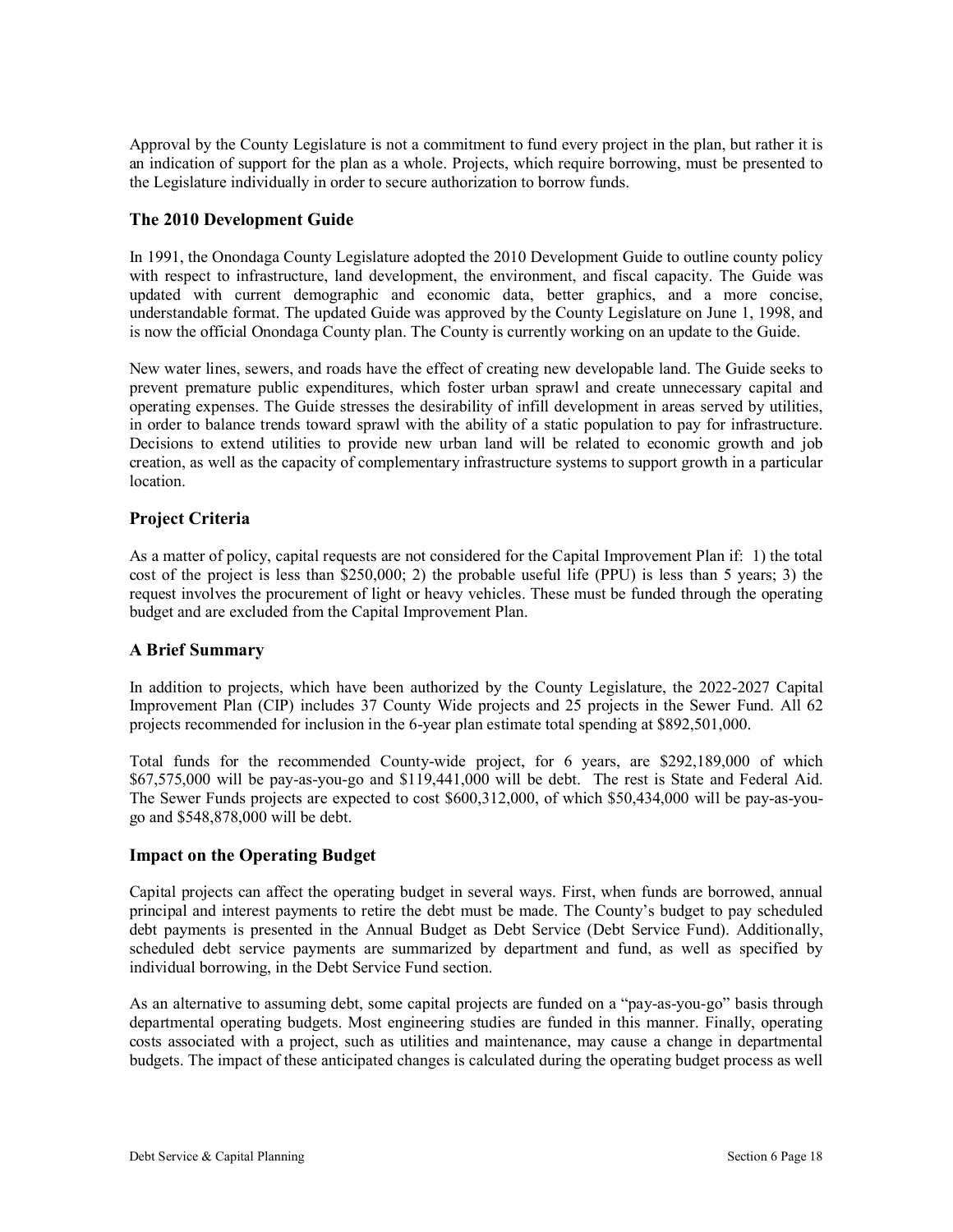as in the review, analysis and decision-making process for each capital project. A very brief summary of those projects anticipated to require funding in 2022 is included in this section. Additionally included are:

- 1. Estimated 6 year costs for the proposed projects in the CIP
- 2. The proposed source of funding for those projects
- 3. Summary of the estimated debt service for:
	- § currently scheduled debt
	- debt which has been authorized but not yet issued
	- estimated debt service if all of the proposed projects were to be authorized by the County Legislature

It is important to note that the summary of estimated debt service schedule shows a maximum possible debt obligation through the payoff period.



### **2022** – **2027 Capital Priorities**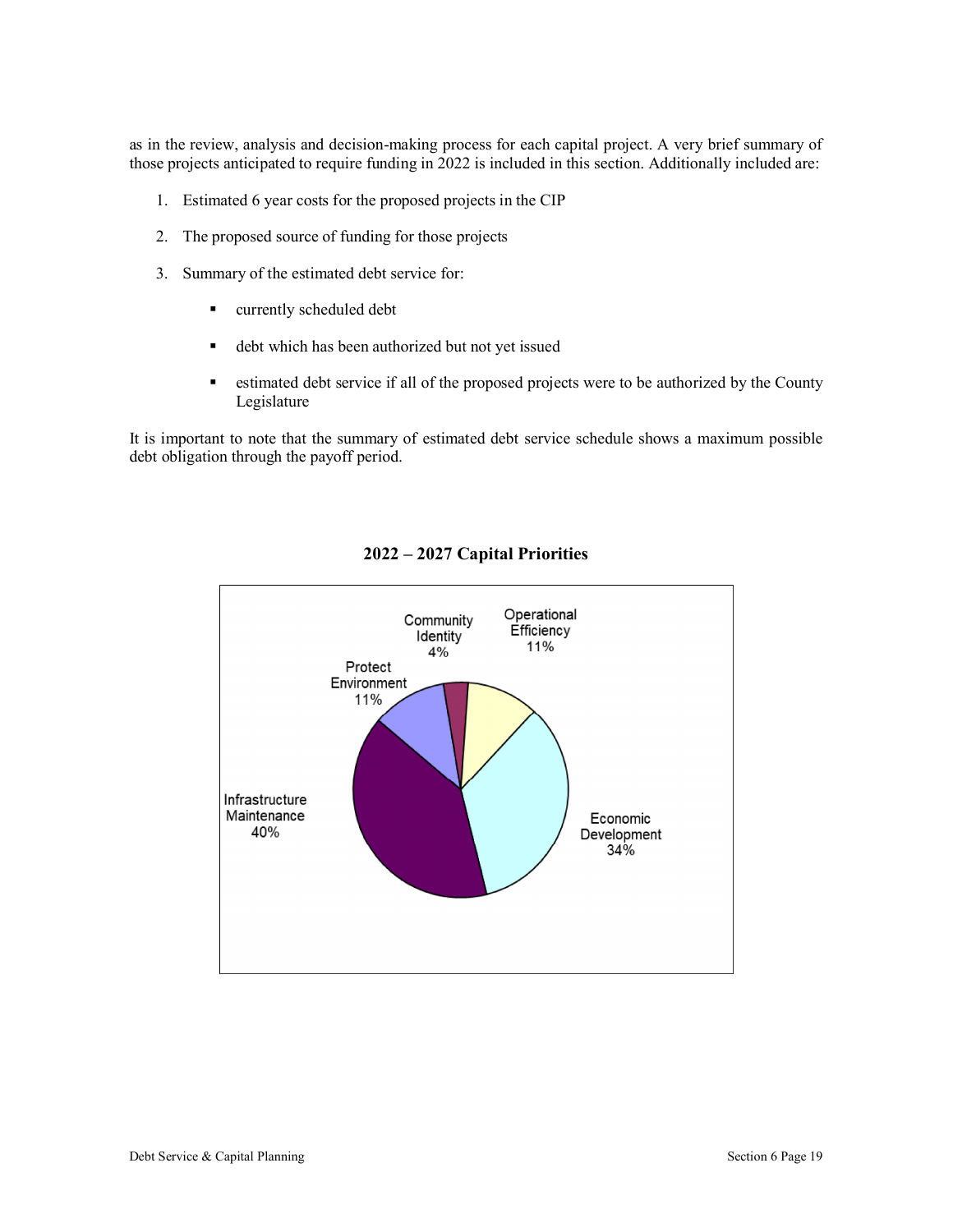#### **County Wide Department STATUS PROJECT 2022 - 27 Total General Fund**  COUNTY CLERK (RECORDS DEPT) **new** Records Digitalization 360 ------------------------ Subtotal \$360 DEPARTMENT OF CORRECTIONS Physical Plant Improvements and Security Upgrades 592 ------------------------ Subtotal \$592 EMERGENCY COMMUNICATIONS **new** OCICS Radio Fleet Template Refresh (NEW) 442<br>Tower Site Shelter Rehabilitation 1.091 Tower Site Shelter Rehabilitation ------------------------ Subtotal \$1,533 FACILITIES MANAGEMENT Carnegie Library Rehabilitation 4,101 Community Plaza and Walks Renovations 4,101 Community Plaza and Walks Renovations 300<br>
Community Plaza Garage 1,710 Community Plaza Garage 1,710<br>Courthouse - HVAC Renovations 9,000 Courthouse - HVAC Renovations 9,000<br>
Facilities Various Capital Improvements 9,495 Facilities Various Capital Improvements 9,495<br>Oncenter Rehabilitations 8,000 Oncenter Rehabilitations ------------------------ Subtotal \$32,606 HILLBROOK DETENTION HOME new H Education, recreation and vocational center at Hillbrook detention center 2,000 ------------------------ Subtotal \$2,000 OFFICE OF ENVIRONMENT Ash Tree Management 2,625 ------------------------  $\text{Subtotal}$   $\text{\$2,625}$ PARKS & RECREATION DEPT. Build an African Savannah Exhibit<br>Carnenters Brook Fish Hatchery Building Replacement 850 850 Carpenters Brook Fish Hatchery Building Replacement 850<br>County Multi Sports Complex 25,000 County Multi Sports Complex 25,000<br>
Lights on the Lake Storage Facility 370 Lights on the Lake Storage Facility 370<br>
Long Branch Park Improvements 1,000 Long Branch Park Improvements Oneida Shores Facility Upgrade 850<br>
Oneida Shores Park Shoreline Rehabilitation 450<br>
And Ashores Park Shoreline Rehabilitation 450 Oneida Shores Park Shoreline Rehabilitation<br>
Parks Various Infrastructure Rehabilitation and Improvement<br>
12.585 Parks Various Infrastructure Rehabilitation and Improvement Veterans Cemetery Lawn Crypts 1,000<br>
Zoo Mechanical Systems and Roofs Replacement (NEW) 4,000 **new** Zoo Mechanical Systems and Roofs Replacement (NEW) ------------------------ Subtotal \$53,155 SHERIFF POLICE/CIVIL **new** Radio Replacement (NEW) 4,665 ------------------------ Subtotal \$4,665 **General Fund Total \$ 97,536 Library**  ONONDAGA COUNTY PUBLIC LIBRARY Mobile Library Outreach 260 Petit Branch Library addition and improvements 1,428 ------------------------ **Library Total \$ 1,688**

### **CIP Proposed Projects**  Six Year Summary of Estimated Expenses (\$ in 000's)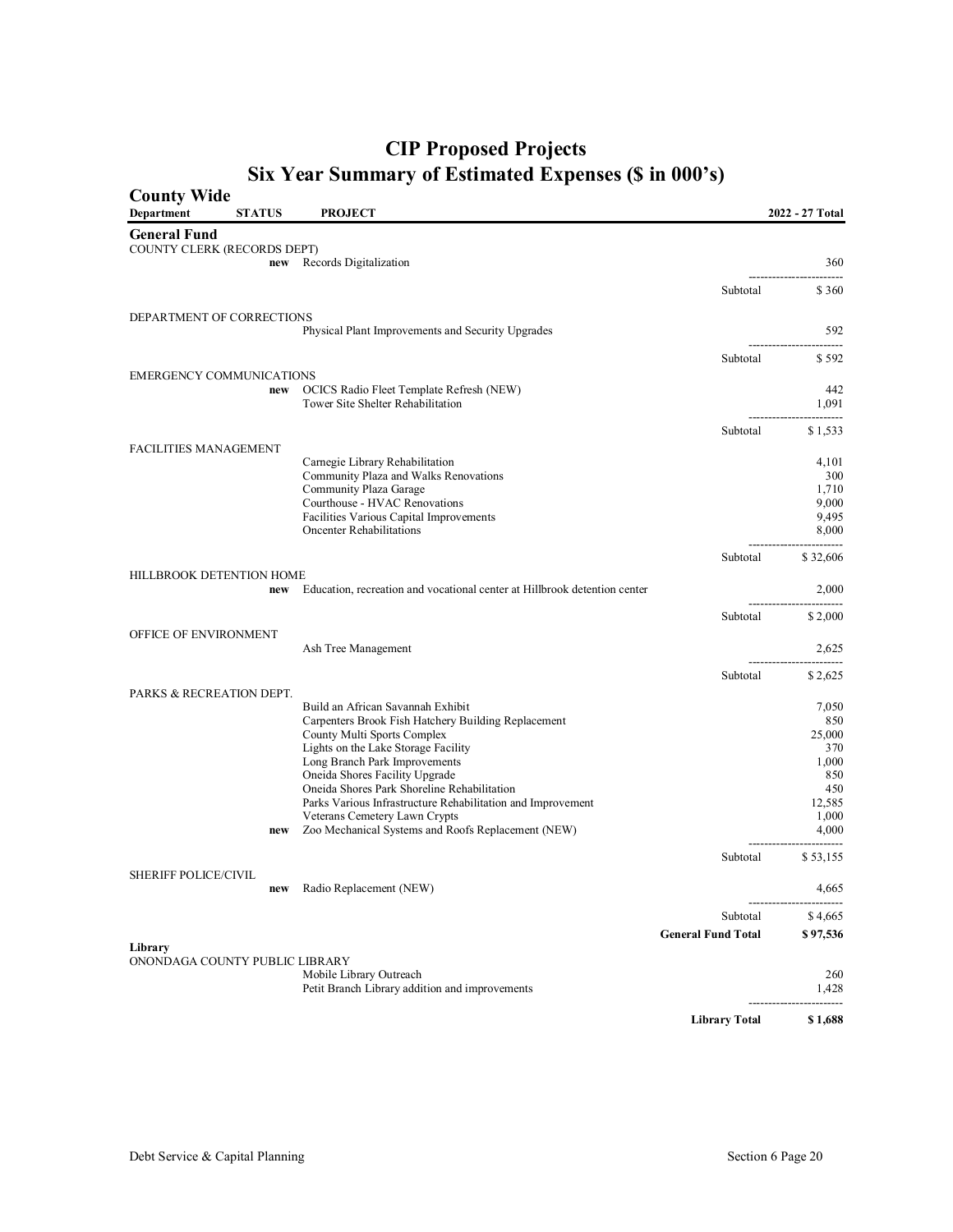| <b>County Wide</b>           |               |                                                                                                                  |                  |
|------------------------------|---------------|------------------------------------------------------------------------------------------------------------------|------------------|
| Department                   | <b>STATUS</b> | <b>PROJECT</b>                                                                                                   | 2022 - 27 Total  |
| <b>Community College</b>     |               |                                                                                                                  |                  |
| ONONDAGA COMMUNITY COLLEGE   |               |                                                                                                                  |                  |
|                              |               | Allyn Hall Upgrades and Improvements                                                                             | 2,780            |
|                              |               | Elevator Replacement and Upgrades/Protection of the Campus E-mail and Phone Servers                              | 646              |
|                              |               | Infrastructure - Campus Wide                                                                                     | 10,488           |
|                              |               | Site Improvements                                                                                                | 2,718            |
| <b>County Road</b>           |               | <b>Community College Total</b>                                                                                   | \$16,632         |
| <b>TRANSPORTATION</b>        |               |                                                                                                                  |                  |
|                              |               | Bituminous Surface Treatment                                                                                     | 17,049           |
|                              |               | <b>Bridges</b>                                                                                                   | 9,860            |
|                              |               | Capital Highway Construction                                                                                     | 28,850           |
|                              |               | Caughdenoy Road / NYS Route 31 Road Improvements<br>Cold Mix Bituminous Paving                                   | 11,000<br>29,580 |
|                              |               | Guide Rail                                                                                                       | 3,420            |
|                              |               | Repaving Program (Hot Mix Bituminous)                                                                            | 71,630           |
|                              |               | Testing, Drainage and Facilities Repair                                                                          | 2,784            |
|                              |               | Traffic Systems Management                                                                                       | 2,160            |
|                              |               | <b>County Road Total</b>                                                                                         | \$176,333        |
|                              |               | <b>County Wide Total</b>                                                                                         | \$292,189        |
|                              |               |                                                                                                                  |                  |
| <b>Special Funds</b>         | <b>STATUS</b> |                                                                                                                  |                  |
| <b>Department</b>            |               | <b>PROJECT</b>                                                                                                   | 2022 - 27 Total  |
| Drain & San                  |               |                                                                                                                  |                  |
| WATER ENVIRONMENT PROTECTION | new           | Baldwinsville Seneca Knolls and Oak Orchard WWTP Oxygen System Replacement (NEW)                                 | 10,000           |
|                              |               | Baldwinsville Seneca Knolls WWTP Disinfection and Phase II Asset Renewal Improvements                            | 27,720           |
|                              |               | Camillus Force Main Replacement                                                                                  | 10,000           |
|                              | new           | Comprehensive Asset Renewal at Baldwinsville WWTP (NEW)                                                          | 4,236            |
|                              | new           | Comprehensive Asset Renewal at Brewerton WWTP (NEW)                                                              | 3,120            |
|                              | new           | Comprehensive Asset Renewal at Meadowbrook Limestone WWTP (NEW)                                                  | 13,576           |
|                              | new           | Comprehensive Asset Renewal at Metro WWTP (NEW)                                                                  | 2,545            |
|                              | new<br>new    | Comprehensive Asset Renewal at Oak Orchard WWTP (NEW)<br>Comprehensive Asset Renewal at Wetzel Rd. WWTP (NEW)    | 1,727<br>1,605   |
|                              |               | Davis Rd Pump Station and Forcemain Improvements                                                                 | 16,000           |
|                              | new           | Department Wide Building and Site improvements (NEW)                                                             | 13,819           |
|                              | new           | Department Wide Mechanical, Electrical and Process Improvements (NEW)                                            | 17,849           |
|                              |               | Harbor Brook Miscellaneous Culvert and Channel Improvements                                                      | 400              |
|                              |               | Ley Creek/Liverpool Force Main Rehabilitation/Replacement Project                                                | 29,230           |
|                              | new           | Meadowbrook Limestone & Brewerton WWTP - Drum Replacement (NEW)                                                  | 2,065            |
|                              |               | Meadowbrook-Limestone WWTP Fine Screen Replacement (NEW)<br>Meadowbrook-Limestone WWTP Large Scale Upgrade (NEW) | 1,000            |
|                              | new           | Metro WWTP 1978 Plant Annex Asset Renewal - Phase I                                                              | 4,600<br>30,712  |
|                              |               | Metropolitan (Metro) Wastewater Treatment Plant - Thickener Rehabilitation                                       | 1,000            |
|                              |               | Oak Orchard Wastewater Treatment Plant Major Upgrade Project                                                     | 250,000          |
|                              |               | Oak Orchard WWTP Secondary Clarifier Rehabilitation                                                              | 7,273            |
|                              | new           | Route 81, Sanitary Sewer Betterments (NEW)                                                                       | 15,400           |
|                              |               | Sewer Consolidation                                                                                              | 105,350          |
|                              |               | Wastewater Transportation System Improvements<br>White Pine Industrial Park Conveyances                          | 15,085<br>16,000 |
|                              |               |                                                                                                                  |                  |
|                              |               | <b>Sewer Total</b>                                                                                               | \$600,312        |

**Grand Total \$ 892,501**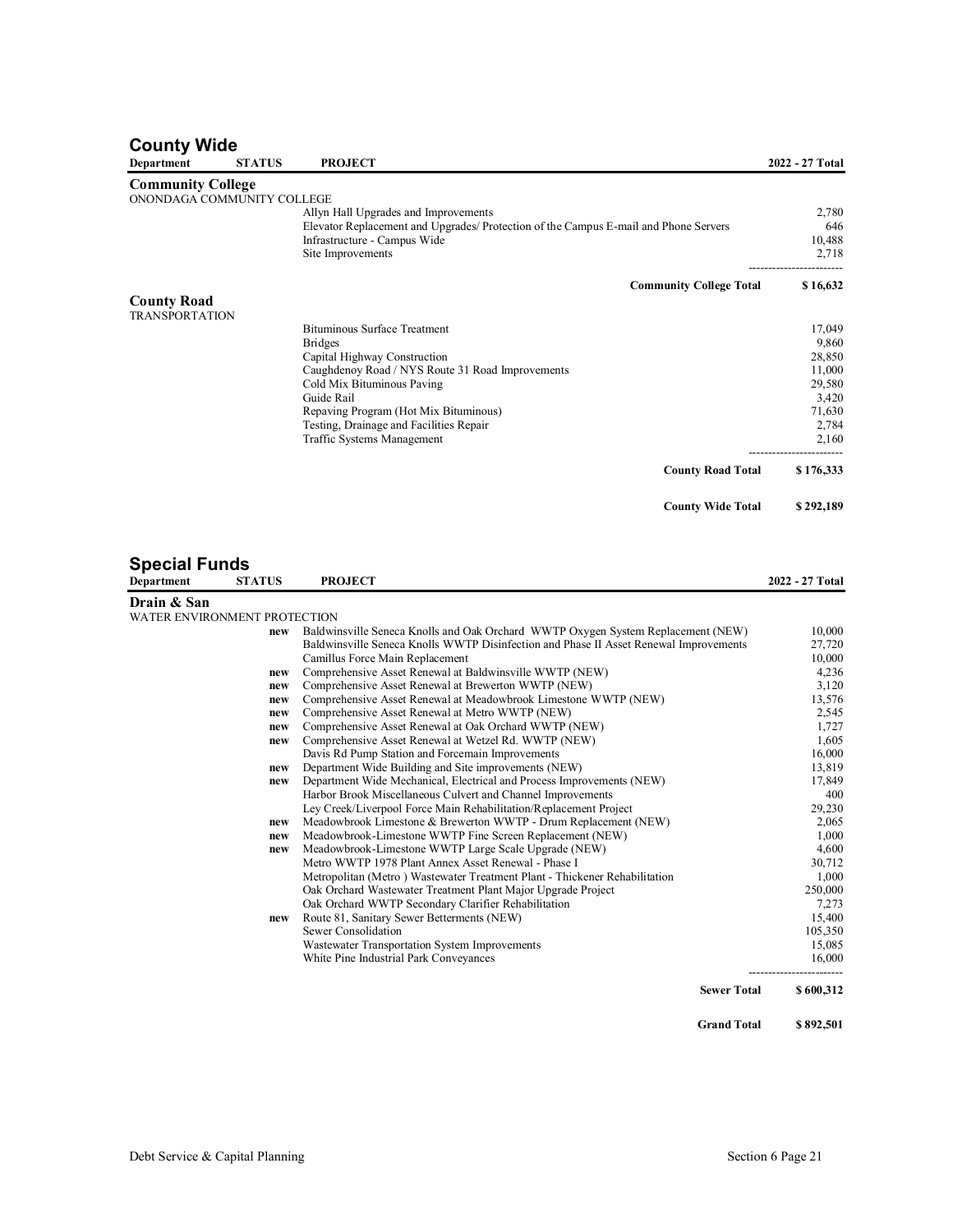# **FUNDING SOURCES OF PROPOSED PROJECTS**

| <b>County Wide</b>                                                      | 2022                             | 2023                    | 2024                     | 2025                    | 2026                    | 2027                              | 6yr Total                        |
|-------------------------------------------------------------------------|----------------------------------|-------------------------|--------------------------|-------------------------|-------------------------|-----------------------------------|----------------------------------|
| <b>General Fund</b>                                                     |                                  |                         |                          |                         |                         |                                   |                                  |
| Pay as You Go<br>Borrowing to be Authorized<br>Federal Aid<br>State Aid | 400<br>17,017<br>33,365<br>2,000 | 18,733<br>1,736         | 14,135                   | 7,025                   | 2,125                   | 1,000                             | 400<br>60,035<br>35,101<br>2,000 |
| <b>SUB TOTALS</b>                                                       | \$52,782                         | \$20,469                | \$14,135                 | \$7,025                 | \$2,125                 | \$1,000                           | \$97,536                         |
| <b>County Road</b><br>Pay as You Go                                     | 5,046                            | 7,717                   | 11,098                   | 13,489                  | 15,901                  |                                   | 71,403                           |
| Borrowing to be Authorized<br>Federal Aid<br>State Aid                  | 9,835<br>7,760<br>6,195          | 8,250<br>6,000<br>5,840 | 11,060<br>3,200<br>5,740 | 9,890<br>2,000<br>5,740 | 4,170<br>2,000<br>5,740 | 18,152<br>3,770<br>2,000<br>5,740 | 46,975<br>22,960<br>34,995       |
| <b>SUB TOTALS</b>                                                       | \$28,836                         | \$27,807                | \$31,098                 | \$31,119                | \$27,811                |                                   | \$29,662 \$176,333               |
| Library<br>Borrowing to be Authorized                                   | 1,210                            |                         |                          |                         |                         |                                   | 1,210                            |
| State Aid                                                               | 478                              |                         |                          |                         |                         |                                   | 478                              |
| <b>SUB TOTALS</b>                                                       | \$1,688                          |                         |                          |                         |                         |                                   | \$1,688                          |
| <b>Community College</b><br>Borrowing to be Authorized<br>State Aid     |                                  | 8,316<br>8,316          |                          |                         |                         |                                   | 8,316<br>8,316                   |
| <b>SUB TOTALS</b>                                                       |                                  | \$16,632                |                          |                         |                         |                                   | \$16,632                         |
| <b>County Wide</b><br><b>TOTALS</b>                                     | \$83,306                         | \$64,908                | \$45,233                 | \$38,144                | \$29,936                |                                   | \$30,662 \$292,189               |
|                                                                         |                                  |                         |                          |                         |                         |                                   |                                  |
| <b>Special Funds</b>                                                    | 2022                             | 2023                    | 2024                     | 2025                    | 2026                    | 2027                              | 6yr Total                        |
| Drain & San<br>Pay as You Go<br>Authorized Borrowing                    | 5,500<br>18,516                  | 8,394<br>7,022          | 8,464<br>118             | 8,729                   | 9,067                   | 10,280                            | 50,434<br>25,656                 |
| Borrowing to be Authorized                                              | 113,005                          | 174,374                 | 128,426                  | 49,985                  | 23,649                  | 34,783                            | 524,222                          |
| <b>Special Funds TOTALS</b>                                             | \$137,021                        | \$189,790               | \$137,008                | \$58,714                | \$32,716                |                                   | \$45,063 \$600,312               |
| <b>GRAND TOTAL</b>                                                      | \$220,327                        | \$254,698               | \$182,241                | \$96,858                | \$62,652                |                                   | \$75,725 \$892,501               |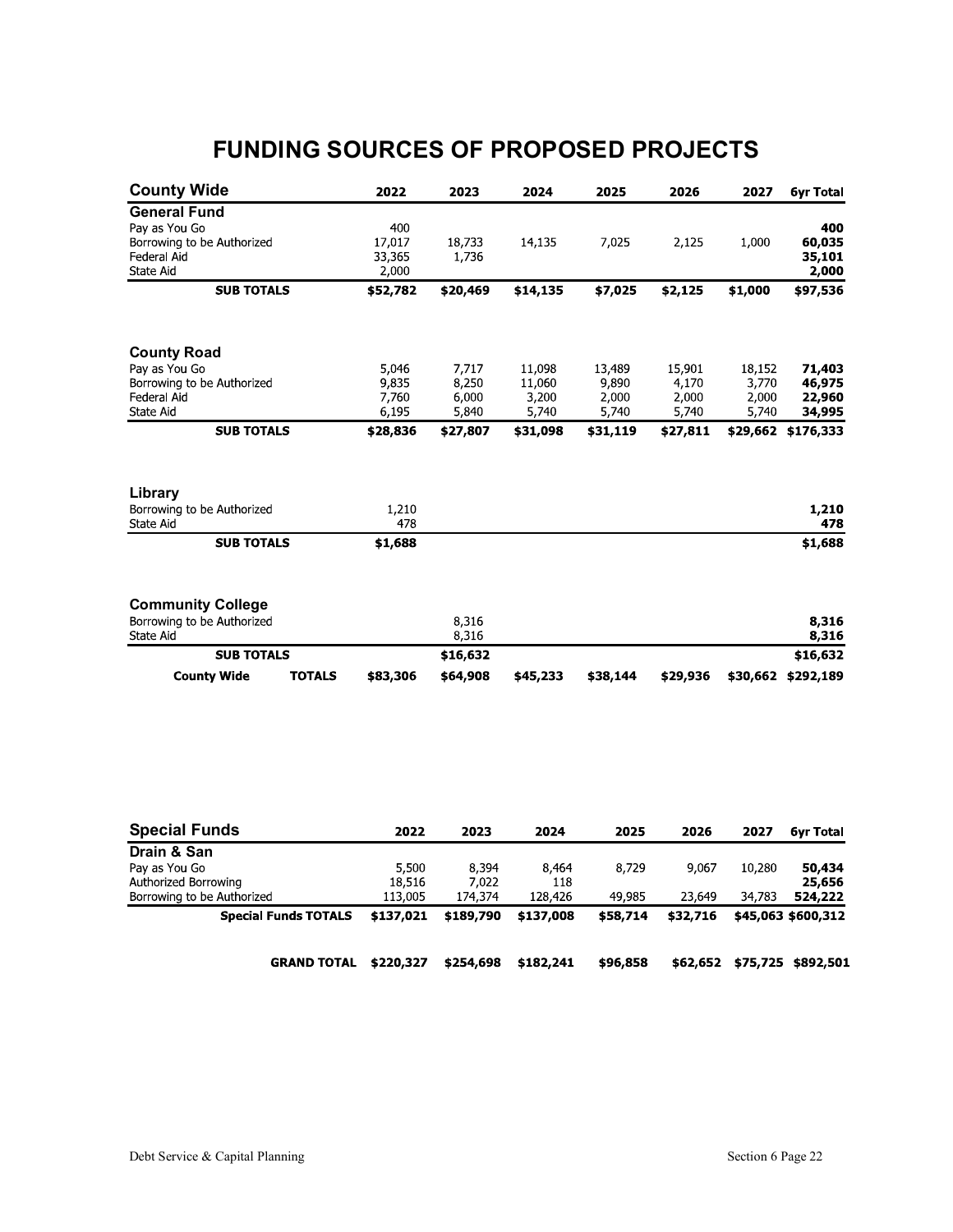# **CIP Proposed Projects**

# **Summary of 2022 Estimated Expenses**

| <b>Department/Projects</b>                                                | 2022 Cost   |
|---------------------------------------------------------------------------|-------------|
|                                                                           | Only        |
|                                                                           | (Sin 000's) |
| <b>County Clerk</b>                                                       |             |
| Records Digitalization (NEW)                                              | \$360       |
| <b>Sub Total</b>                                                          | \$360       |
| E-911                                                                     |             |
| OCICS Radio Fleet Template Refresh (NEW)                                  | \$442       |
| <b>Sub Total</b>                                                          | \$442       |
| <b>Facilities</b>                                                         |             |
| Carnegie Library Rehabilitation                                           | \$2,365     |
| Community Plaza and Walks Renovations                                     | \$300       |
| Facilities Various Capital Improvements                                   | \$5,995     |
| <b>Oncenter Rehabilitations</b>                                           | \$5,500     |
| <b>Sub Total</b>                                                          | \$14,160    |
| <b>Hillbrook</b>                                                          |             |
| Education, recreation and vocational center at Hillbrook detention Center | \$2,000     |
| <b>Sub Total</b>                                                          | \$2,000     |
| <b>Office of Environment</b>                                              |             |
| Ash Tree Management                                                       | \$525       |
| <b>Sub Total</b>                                                          | \$525       |
| Parks                                                                     |             |
| County Multi Sports Complex                                               | \$25,000    |
| Long Branch Park Improvements                                             | \$1,000     |
| Oneida Shores Park Shoreline Rehabilitation                               | \$100       |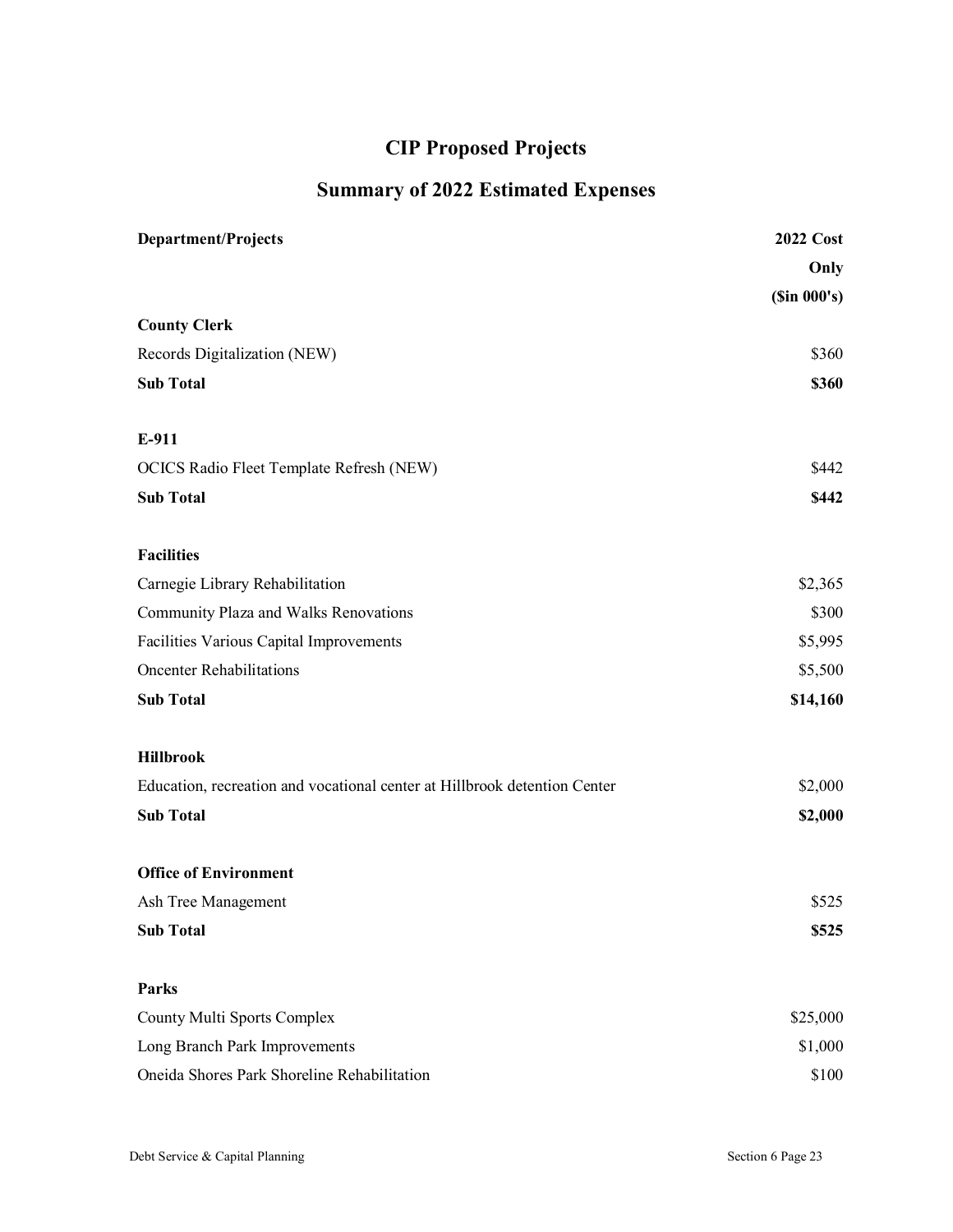| Parks Various Infrastructure Rehabilitation and Improvement                | \$2,685  |
|----------------------------------------------------------------------------|----------|
| Veterans Cemetery Lawn Crypts                                              | \$1,000  |
| Zoo Mechanical Systems and Roofs Replacement (NEW)                         | \$2,000  |
| <b>Sub Total</b>                                                           | \$31,785 |
| <b>Sheriff Police/Civil</b>                                                |          |
| Radio Replacement (NEW)                                                    | \$3,510  |
| <b>Sub Total</b>                                                           | \$3,510  |
| Library                                                                    |          |
| Mobile Library Outreach (2021)                                             | \$260    |
| Petit Branch Library addition and improvements (2021)                      | \$1,428  |
| <b>Sub Total</b>                                                           | \$1,688  |
| <b>DOT</b>                                                                 |          |
| <b>Bituminous Surface Treatment</b>                                        | \$2,500  |
| <b>Bridges</b>                                                             | \$1,520  |
| Capital Highway Construction                                               | \$9,700  |
| Caughdenoy Road / NYS Route 31 Road Improvements                           | \$500    |
| Cold Mix Bituminous Paving                                                 | \$3,900  |
| Guide Rail                                                                 | \$520    |
| Repaving Program (Hot Mix Bituminous)                                      | \$9,410  |
| Testing, Drainage and Facilities Repair                                    | \$436    |
| <b>Traffic Systems Management</b>                                          | \$350    |
| <b>Sub Total</b>                                                           | \$28,836 |
| <b>COUNTY WIDE FUNDS TOTAL</b>                                             | \$83,306 |
| <b>WEP</b>                                                                 |          |
| B.ville Seneca Knolls WWTP Disinfection and Phase II Asset Renewal Improv. | \$15,600 |
| Comprehensive Asset Renewal at Metro WWTP (NEW)                            | \$800    |
| Davis Rd Pump Station and Forcemain Improvements                           | \$4,800  |
| Department Wide Building and Site Improvements (NEW)                       | \$4,876  |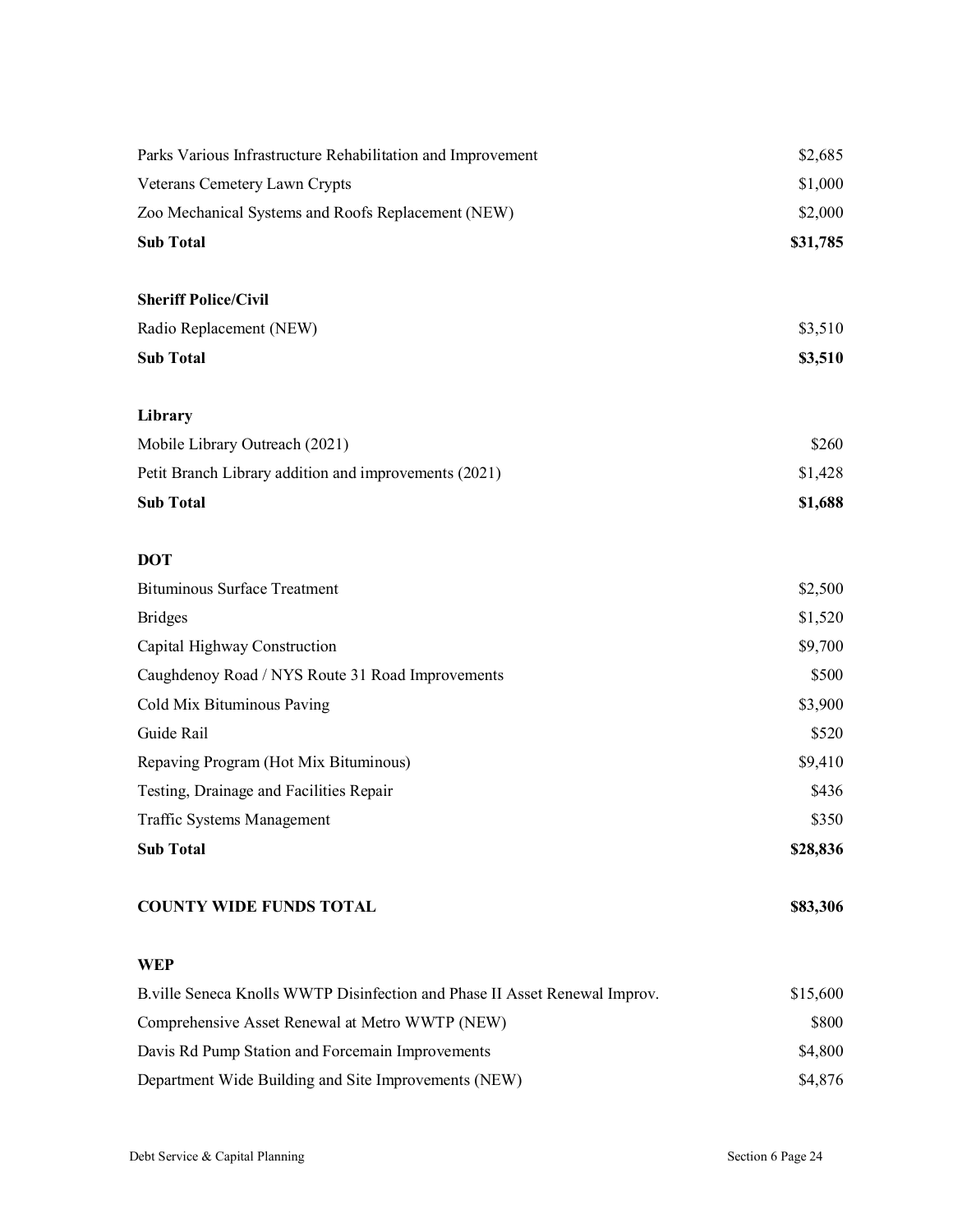| Department Wide Mechanical Electrical and Process Improvements (NEW) | \$5,060   |
|----------------------------------------------------------------------|-----------|
| Ley Creek/Liverpool Force Main Rehabilitation/Replacement Project    | \$650     |
| Meadowbrook Limestone & Brewerton WWTP - Drum Replacement (NEW)      | \$69      |
| Meadowbrook Limestone Fine Screen Replacement (NEW)                  | \$1,000   |
| Metro WWTP 1978 Plant Annex Asset Renewal                            | \$2,000   |
| Oak Orchard Wastewater Treatment Plant Major Upgrade Project         | \$77,000  |
| Oak Orchard WWTP Secondary Clarifier Rehabilitation                  | \$266     |
| Route 81 Sanitary and Sewer Betterments (NEW)                        | \$11,000  |
| Sewer Consolidation                                                  | \$3,650   |
| Wastewater Transportation System Improvements                        | \$1,250   |
| White Pine Industrial Park Conveyances                               | \$8,000   |
| Metro WWTP Thickner Rehabilitation                                   | \$1,000   |
| <b>Sub Total</b>                                                     | \$137,021 |

### **ALL FUNDS TOTAL \$220,327**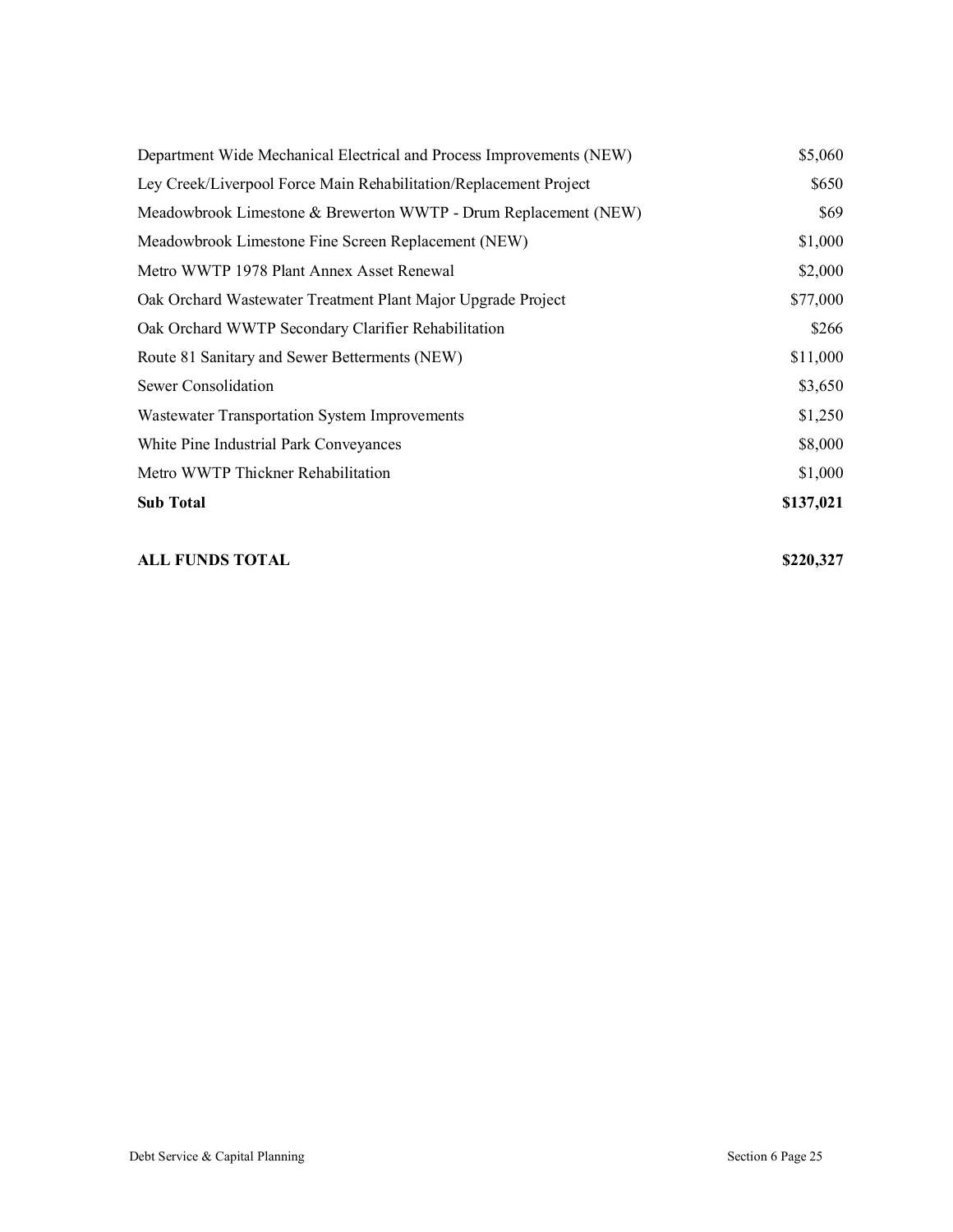### **Proposed Capital Improvement Projects For 2022**

The following is a listing with a very brief description of the capital projects that are anticipated to require funding in 2022. More detail can be found in the County's 2022-2027 Capital Improvement Plan.

#### **COUNTY CLERK**

**Project: Records Digitalization (NEW)** 

**Level of Development:** Advanced

**Project Description:** The goal of this project is to digitize the remaining mortgages (paper documents for years 1794-1950) recorded in our office as well as our numerical indexes for deeds and mortgages (hardcover, loose-leaf books for years 1799-1986) into our e-commerce system.

#### **EMERGENCY COMMUNICATIONS**

#### **Project: OCICS Radio Fleet Template Refresh (NEW)**

**Level of Development:** Intermediate

**Project Description:** This project will allow changes to be made to the templates that are programmed into Onondaga County radios (portables and mobiles) on the OCICS (Onondaga County Interoperable Communications System). The current templates were developed at the beginning of the OCICS project, over 10 years ago and have become outdated.

#### **FACILITIES MANAGEMENT**

#### **Project: Carnegie Library Rehabilitation**

**Level of Development:** Advanced

**Project Description:** The Carnegie Library Building (circa 1912), is a registered Historical treasure that has been vacant since the Syracuse City School District ceased operating it as a special program location and returned it to Onondaga County. The building underwent a renovation 25 years ago, in 1994. The County intends to rehabilitate the building by performing renovations that will prepare the building for department occupation and services.

#### **Project: Community Plaza and Walks Renovations**

#### Level of Development: Preliminary

**Project Description:** The goal of this project is to renovate Community Plaza, building court yards and pedestrian paths, and the walks around the Everson Museum, also the sidewalks around the downtown complex, which are settled and severely cracked and uneven, leading to significant liability for both the County and the Everson Museum.

#### **Project: Facilities Various Capital Improvements**

**Level of Development:** Advanced

**Project Description:** This project will generate improvements in structural integrity, mechanical systems, energy efficiency systems, life/safety issues, office environments, building exteriors, infrastructure, ADA improvements, and security and fire alarm systems of buildings and grounds in various facilities, as well as providing for the preservation of County assets. This will also include provisions for improvements designed to reduce the chance of pandemic spread by modifying work environments, creating biologic barriers, implementing additional disinfectant systems, introducing technologies of sensors and screening as well as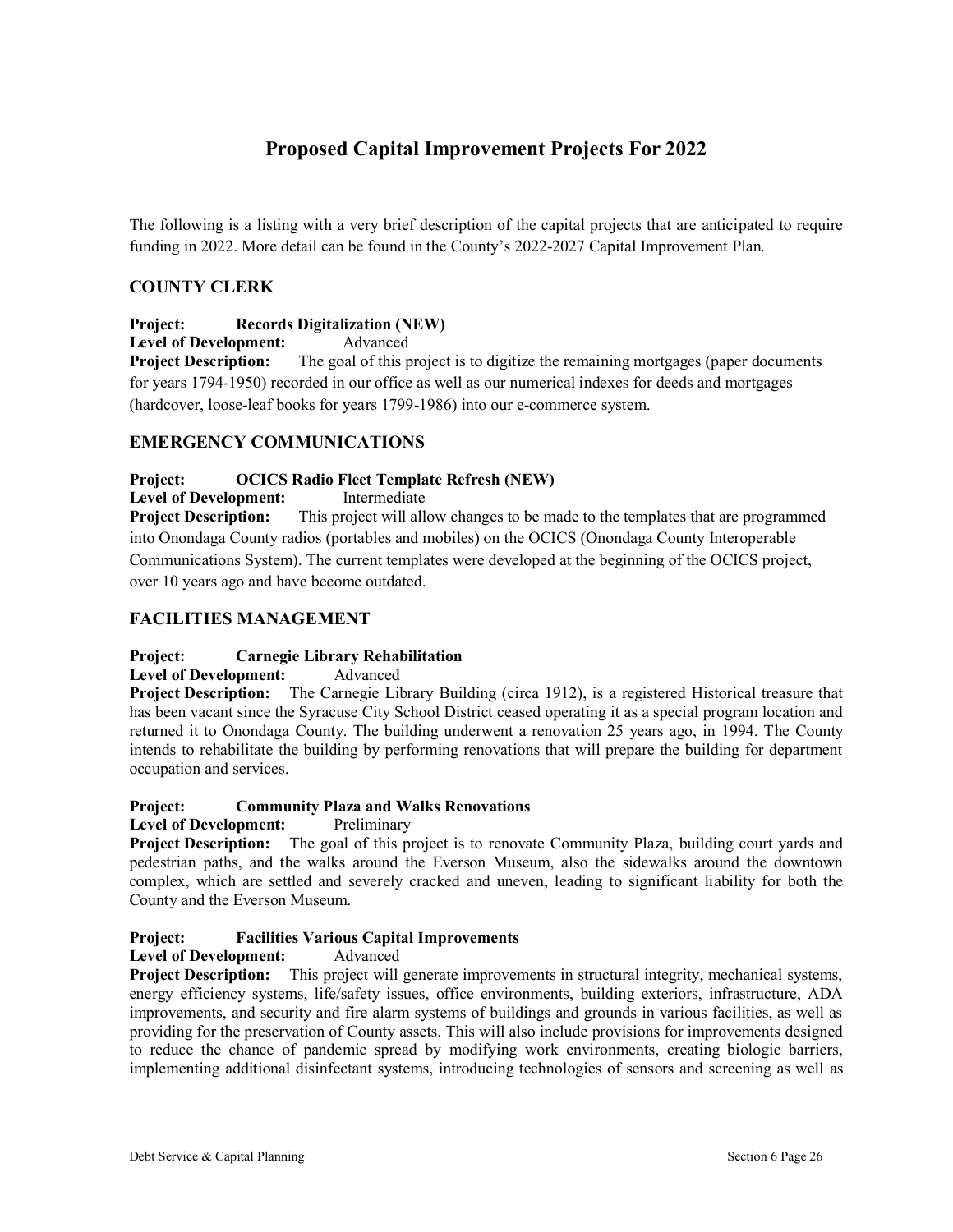strengthening the security and surveillance of our properties.

#### **Project: OnCenter Rehabilitations**

**Level of Development:** Advanced

**Project Description:** We propose to replace, rehabilitate and restore various fatigued, out of date and failing systems and components within the Oncenter Building group. This will include, but will not be limited to, theater enhancements of acoustical treatments, ADA upgrades and appurtenances, building systems modifications, as well as lighting and insulation replacements.

#### **HILLBROOK**

#### **Project: Education, recreation and vocational center at Hillbrook detention center**

**Level of Development:** Intermediate

**Project Description:** We are proposing the creation of a dedicated vocational/recreation center with a dining hall. In addition to several multi-use programmatic rooms that could be used for a variety of purposes, we also sought input from residents who stated that they would greatly benefit from dedicated areas where they could learn a variety of skills/trades as well as a dog shelter. The additional space would allow for a much more enriching experience and would have a profound impact on all residents and staff.

#### **OFFICE OF ENVIRONMENT**

#### **Project: Ash Tree Management**

Level of Development: Intermediate

**Project Description:** Emerald Ash Borer (EAB), an invasive species of beetle that kills ash trees, arrived in the U.S. around 2002 and is spreading across the Country. The beetle is already infesting ash trees in Onondaga County. One in nine trees in Onondaga County is an ash tree. Onondaga County has developed and is implementing an Emerald Ash Borer (EAB) management strategy in order to minimize the hazard risk to the community, the impact of EAB on County operations and to plan for and minimize EAB costs (tree removal/inoculation, manpower and equipment, disposal and tree replacement). All County-owned ash trees with potential targets in the drop zone (people or physical assets) will need to be removed or inoculated to protect the public, protect assets and reduce liability.

#### **ONONDAGA COUNTY PUBLIC LIBRARY**

#### **Project: Mobile Library Outreach**

**Level of Development:** Advanced

**Project Description:** Mobile outreach through bookmobile service would allow us to provide equal access to library resources, instruction and vital technology support to ensure a complete census count of all individuals across our county. Beyond the census, bookmobile service would continue as an integral part of library outreach to daycare centers, nursing homes, housing units, senior centers, and other neighborhood stops in the city, suburbs and rural locations.

#### **Project: Petit Branch Library addition and improvements**

**Level of Development:** Intermediate

**Project Description**: The goal of this project is to build a community room as an addition to Petit Library. In addition this project will include various interior and exterior upgrades.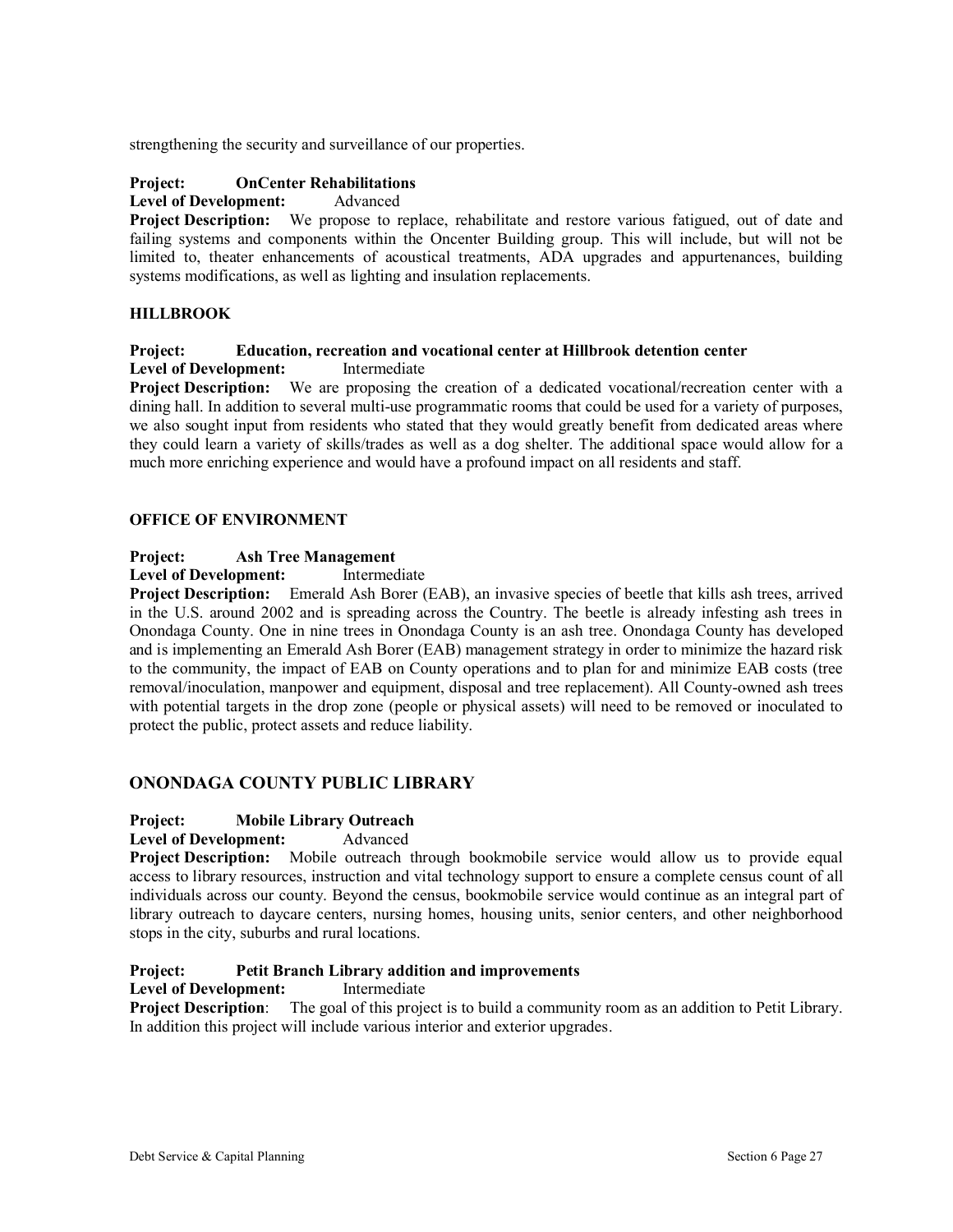#### **PARKS & RECREATION**

#### **Project: County Multi Sports Complex**

**Level of Development:** Intermediate

**Project Description:** The goal of a new multi sports complex (lacrosse + soccer) in Onondaga County would be to meet the needs of county residents and also the needs of tournaments that draw out-of-town (non-local) visitors to the area and generate economic impacts to Onondaga County. Research suggests that market opportunities exist in Onondaga County for a quality outdoor-focused amateur sports facility complex that is optimized to compete for sports tourism activity.

#### **Project: Long Branch Park Improvements**

**Level of Development:** Advanced

**Project Description:** Long Branch Park is one of the most popular event destinations in the Onondaga County Parks system. This construction project is to replace the aging structures and improve the parking and entrance area to the park. This effort will also bring the aging park up to current ADA and building codes for restrooms, accessibility and parking.

#### **Project: Oneida Shores Park Shoreline Rehabilitation**

**Level of Development:** Intermediate

**Project Description:** Replace the degraded portion of the Oneida Shores boat launch and retaining wall. Also add a weigh station to support the professional fishing tournaments held at Oneida Shores Park.

# **Project: Parks Various Infrastructure Rehabilitation and Improvement**

#### **Level of Development:**

**Project Description:** Much of the Parks Infrastructure is decades old and is need of replacement. Some equipment is obsolete and spare parts are unavailable. Buildings are in need of renovations and updates to meet current standards. Playgrounds are aging and need new equipment and resurfacing. Park roads, parking areas and trails need continuing repair and repaving. This project will take a systematic approach to replacing old and obsolete equipment, systems and surfaces at various facilities in the Parks Department.

#### **Project: Veterans Cemetery Lawn Crypts**

**Level of Development:** Advanced

**Project Description:** Use of lawn crypts will allow new graves to be placed closer together therefore increasing the capacity in the remaining portions of the cemetery property. Installing crypts would also allow reduced labor for burials by reducing the digging.

#### **Project: Zoo Mechanical Systems and Roofs Replacement (NEW)**

**Level of Development:** Intermediate

**Project Description:** This project seeks to update outdated specialized mechanical systems and roof structures at the Rosamond Gifford Zoo.

#### **SHERIFF**

#### **Project: Radio Replacement (NEW)**

**Level of Development:** Advanced

**Project Description**: The Onondaga County Sheriff's Office plans to replace portable and mobile twoway trunked land mobile radios that were originally purchased in 2009 as part of the Onondaga County Interoperable Communications System (OCICS) Project. Those radios will be approximately 13 years old in 2022 and the manufacturer has issued service bulletins for both the portable and mobile (includes control station) radios advising that some repair parts are no longer available and radios sent for repair are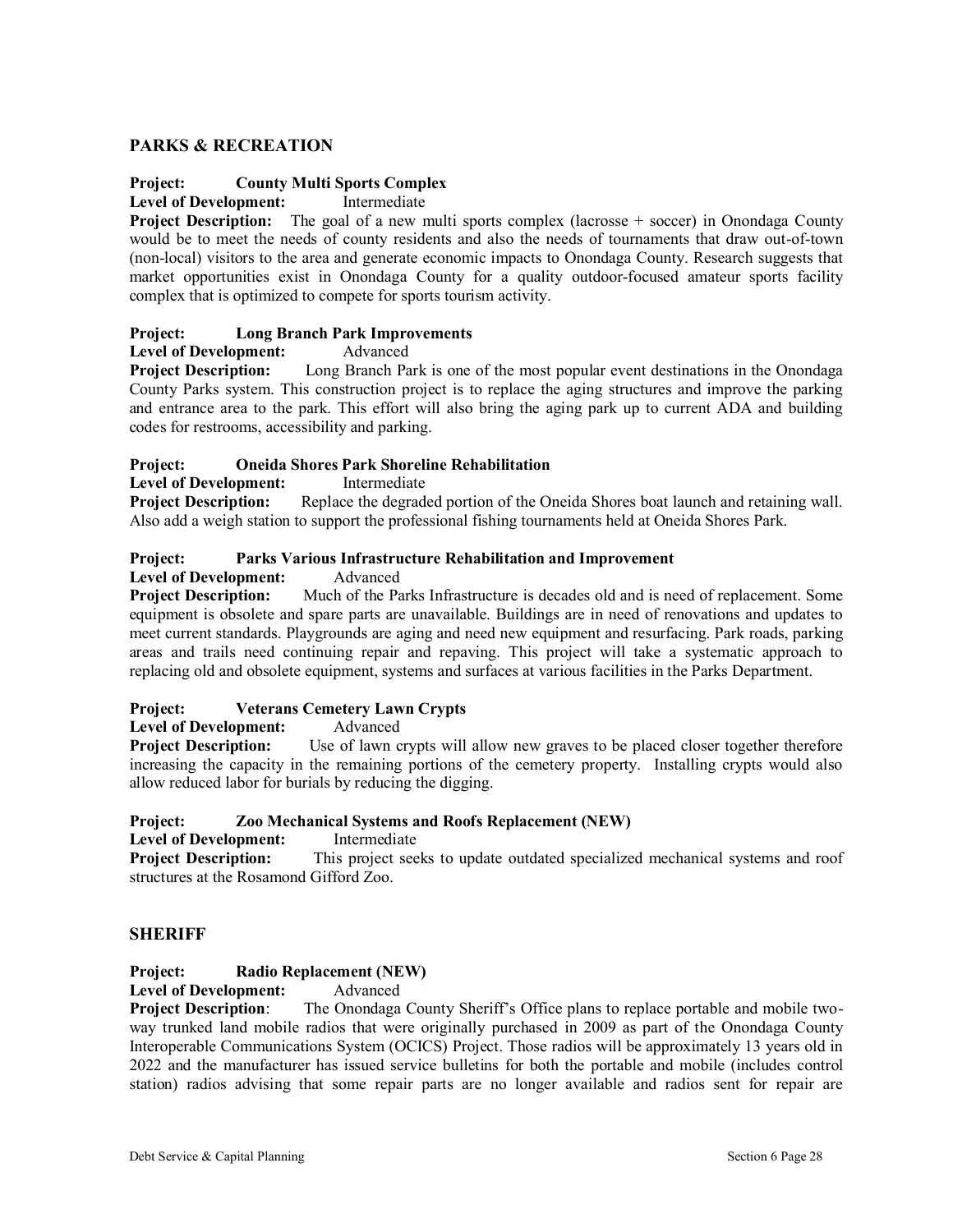increasingly being returned as not serviceable. The Sheriff's Office seeks funding to replace all portable radios in 2022 and all mobile and control station radios in 2023.

#### **TRANSPORTATION**

**Project: Bituminous Surface Treatment** 

**Level of Development:** Ongoing **Project Description:** This project provides for the treatment of County highways with a bituminous surface treatment to prolong the life of the wearing surface.

**Project: Bridges Level of Development:** Ongoing **Project Description:** This program addresses the maintenance and repair of bridges within the County highway system.

**Project: Capital Highway Construction Level of Development:** Ongoing **Project Description:** This project involves construction of major highway improvements.

#### **Project: Caughdenoy Road / NYS Route 31 Road Improvements**

**Level of Development:** Ongoing

**Project Description:** This project will improve Caughdenoy Road from NYS Route 31 to 0.61 miles north in conjunction with the White Pines Business Park Development. The intersection of NYS Route 31 and Caughdenoy Road will also be improved.

**Project: Cold Mix Bituminous Paving** 

**Level of Development:** Ongoing

**Project Description:** This project entails the repaving of the 375 miles of secondary County roads on a rotating basis.

**Project: Guide Rail** 

**Level of Development:** Ongoing

**Project Description:** This program involves the installation of guide rail at various locations on County highways.

**Project: Repaving Program (Hot Mix Bituminous)** 

**Level of Development:** Ongoing **Project Description:** This program provides for the repaving of major, high volume County roads to maintain our investment in the transportation system.

**Project: Testing, Drainage and Facilities Repair** 

Level of Development: Ongoing

**Project Description:** This project provides support programs for the Department of Transportation's Annual Work Plan.

**Project: Traffic Systems Management** 

**Level of Development:** Ongoing **Project Description:** This program addresses Traffic System improvements on County highways.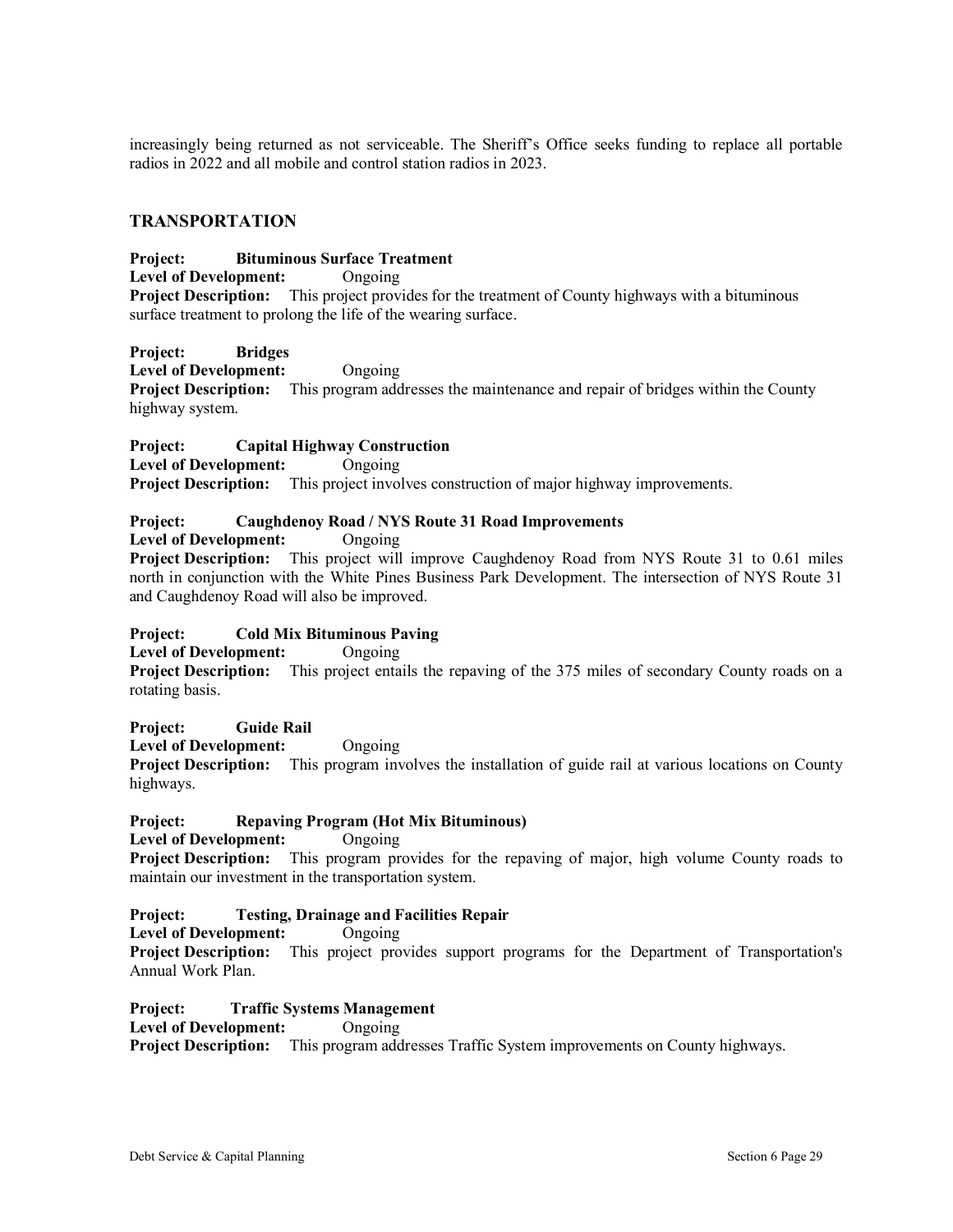#### **WATER ENVIRONMENT PROTECTION**

#### **Project: Baldwinsville Seneca Knolls WWTP Disinfection and Phase II Asset Renewal Improv. Level of Development:** Advanced

**Project Description:** The Baldwinsville-Seneca Knolls Wastewater Treatment Plant was issued a renewed SPDES Discharge Permit in June 2014 by the New York State Department of Environmental Conservation (NYSDEC) which included modifications to the effluent total residual chlorine (TRC) limit from 2.0 mg/L to 0.08 mg/L. The new TRC permit limits became effective May 15, 2018. The disinfection portion of this project has been completed in accordance with the SPDES permit. Additionally, the plant is over thirty-seven years old. Various small and discrete improvements and repairs have been done to the facility as a means of operational enhancements and infrastructure maintenance. However, there is a contemporary need to implement a robust infrastructure renewal project for many of the treatment plant's assets so as to ensure continued satisfactory operation and extend its service life. This project is for Phase II asset renewal improvements and odor control improvements. Additional work is also being pursued for rehabilitating the primary and secondary clarifier tanks as a next phase of the asset renewal program.

#### **Project: Comprehensive Asset Renewal at Metro WWTP (NEW)**

#### **Level of Development:** Intermadiate

**Project Description:** This project takes a systematic approach to repair, replace and renovate various assets at Metro Wastewater Treatment Plant (WWTP) The scope of this project is wide and will include repair or replacement of a large variety of small and midsize assets that are not too big and costly to be standalone projects or that are not going to be part of the department wide projects' scope.This project is created and will continuously be updated by strongly relying on our Asset Management System and the knowledge of our operations, maintenance and management teams. Assets considered under this project are analyzed and evaluated individually based on likelihood of failure and consequence of failure, which determine the priorities, the nature and the size of our capital investments

#### **Project: Davis Rd Pump Station and Forcemain Improvements**

#### Level of Development: Intermediate

**Project Description:** The project includes the replacement of mechanical and electrical equipment, HVAC systems, cranes & hoists, concrete and mortar repair, and other necessary improvements for the Davis Rd Pump Station (PS). The project will also include improvements to the Davis Rd PS Force Main system - with the end result being two separate Force Mains.

#### **Project: Department Wide Building and Site Improvements (NEW)**

#### Level of Development: Intermediate

**Project Description:** This project takes a systematic approach to repair, replace and renovate various components which are common in all the buildings and sites in our Waste Water Treatment Plants (WWTP) Regional Treatment Facilities (RTF), Pump Stations (PS) and other satellite facilities. The scope of this project is wide and will be updated every year. This scope will address issues related to structural integrity of our buildings as well as other structures that host our technology. It will include mechanical components that support our operations and maintenance, HVAC components and consider energy efficiency measures. In addition, the scope of this project will include communication, safety, security and alarm systems as well as grounds improvements such as paving, drainage, fencing etc. This project is created and will continuously be updated by strongly relying on our Asset Management System and the knowledge of our operations, maintenance and management teams. Assets considered under this project are analyzed and evaluated individually based on likelihood of failure and consequence of failure, which determine the priorities, the nature and the size of our capital investments.

#### **Project: Department Wide Mechanical Electrical and Process Improvements (NEW)**  Level of Development: Intermediate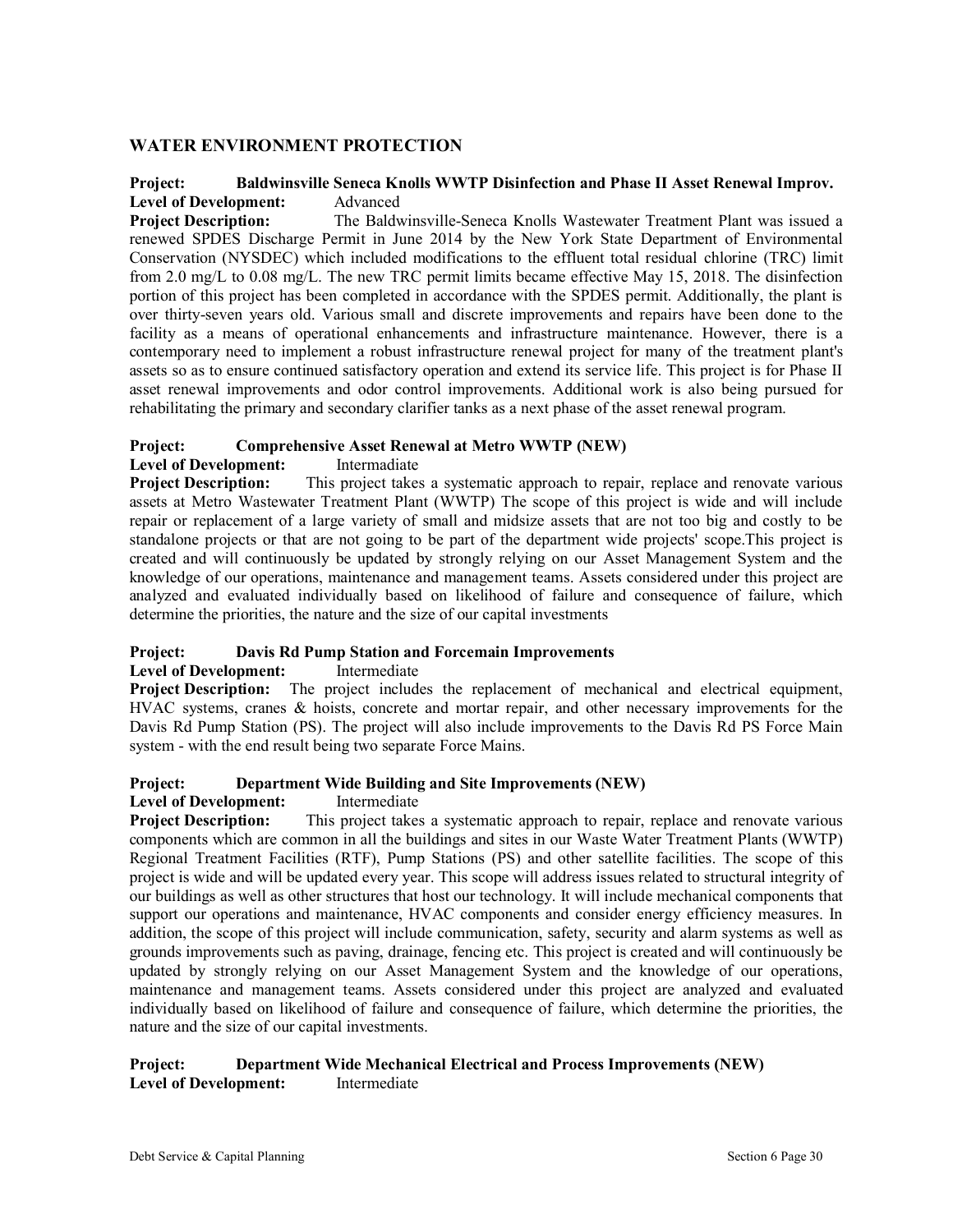**Project Description:** This project takes a systematic approach to repair, replace and renovate various departments assets which are common in all our Wastewater Treatment Plants (WWTP) Regional Treatment Facilities (RTF), Pump Stations (PS) and other satellite facilities. The scope of this project is wide and will be updated every year. This scope will address needs related to electrical, electronic, mechanical, analytical equipment as well as petroleum and chemical bulk storage equipment and a variety of other needs that are common in all facilities department- wide. This project is created and will continuously be updated by strongly relying on our Asset Management System and the knowledge of our operations, maintenance and management teams. Assets considered under this project are analyzed and evaluated individually based on likelihood of failure and consequence of failure, which determine the priorities, the nature and the size of our capital investments.

#### **Project: Ley Creek/Liverpool Force Main Rehabilitation/Replacement Project**  Level of Development: Preliminary

**Project Description:** Rehabilitation/Replacement of the Ley Creek 42-inch wastewater force main and the Liverpool 18-inch wastewater force main. Both force mains have exceeded their expected service life and have resulted in costly emergency repairs and additional regulatory scrutiny. The project schedule is driven by a September 2019 Consent Order from NYSDEC.

#### **Project: Meadowbrook Limestone & Brewerton WWTP - Drum Replacement (NEW)**  Level of Development: Intermediate

**Project Description:** This project will replace the rotary drum thickeners at Meadowbrook Limestone and Brewerton Wastewater Treatment Plants. Rotary drum thickeners are utilized to thicken or increase the percent total solids of the aerobically digester sludge, thereby reducing the volume necessary to be hauled to Metro for further treatment. In addition, odor control equipment will be added at the Meadowbrook Limestone facility to address and minimize local complaints (this technology was recently installed at the Brewerton WPCP rotary drum thickener location under a separate project).The need to replace these assets was identified based on our new systematic approach that relies on our Asset Management System and the knowledge of our operations, maintenance and management teams. Assets considered under this project are analyzed and evaluated individually based on likelihood of failure and consequence of failure, which determine the time and extent of replacement

#### **Project: Meadowbrook Limestone Fine Screen Replacement (NEW)**

**Level of Development:** Advanced

**Project Description:** This project will replace the existing influent bar screen and rake system to improve solids capture and protect down-stream equipment.The new screens will have half inch spaces and the rake system will be upgraded to a two arm system, which performs better. Under this project we will perform some additional rehabilitation as well.

#### **Project: Metro WWTP 1978 Plant Annex Asset Renewal - Phase I**

#### Level of Development: Preliminary

**Project Description:** Large-scale asset renewal project for numerous improvements to Metro WWTP's 1978 annex infrastructure. Various civil, electrical, mechanical, and other infrastructure rehabilitation and replacement measures to be performed in accordance with an asset management evaluation report.

#### **Project: Metro WWTP Thickener Rehabilitation**

Level of Development: Preliminary

**Project Description:** The project includes the replacement of mechanical and electrical equipment within the thickeners, concrete repair, hand railing systems and access platforms, and provides for the other ancillary improvements.

**Project: Oak Orchard Wastewater Treatment Plant Major Upgrade Project Level of Development:** Advanced